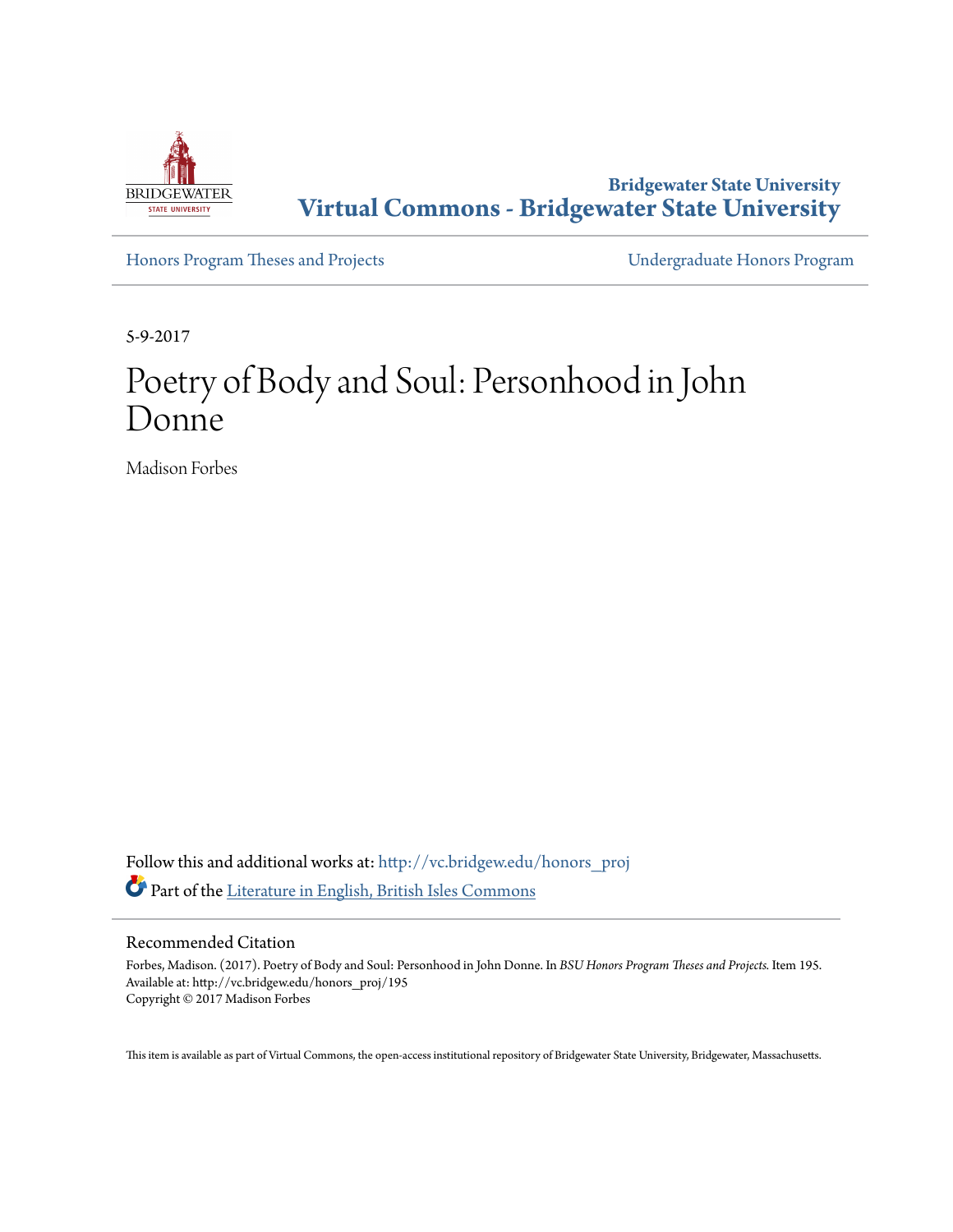Poetry of Body and Soul: Personhood in John Donne

Madison Forbes

Submitted in Partial Completion of the Requirements for Commonwealth Honors in English

> Bridgewater State University May 9, 2017

> > Dr. James Crowley, Thesis Director Dr. Michael McClintock, Committee Member Dr. Kevin Kalish, Committee Member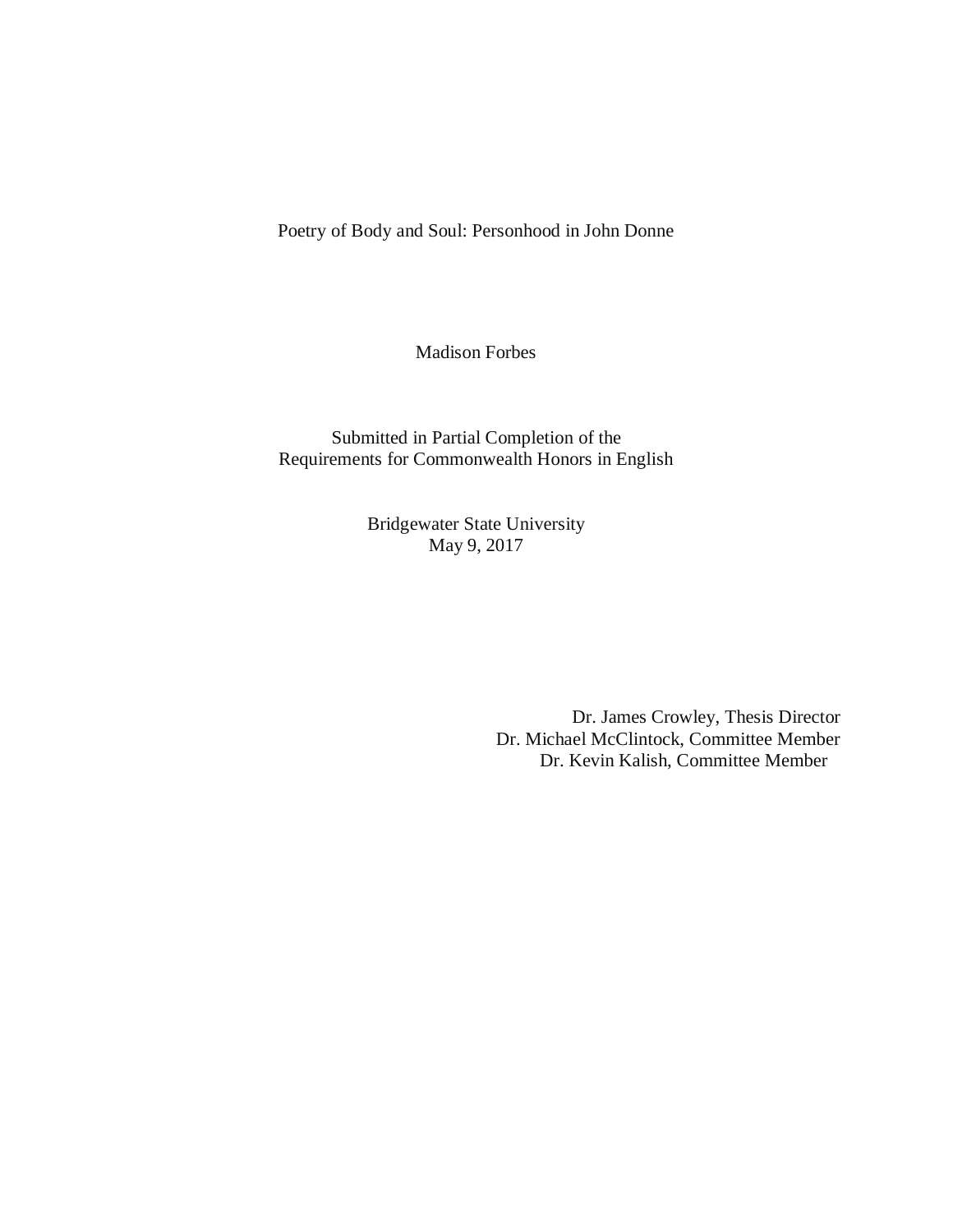#### **The Poetry of Body and Soul: Personhood in John Donne**

The seventeenth-century poet and preacher, John Donne, made a public, confessional move from Roman Catholicism to Anglicanism early in his life—but a public oath of allegiance does not a faithful adherent make. For a man of Donne's sweeping intellect, to accept fully the faith he publicly endorsed, he had to accept the theologies and philosophies attached to Anglicanism. One theory that differs between Catholicism and Anglicanism is the concept of the person (i.e., what the roles of the body and soul are). In Donne's writings we witness an intellectual shift from a Catholic (Thomistic) understanding of the person to an Anglican<sup>1</sup> (Augustinian) concept of the person. By separating Donne's life into three periods: early (until 1607), middle (1608-1620), and late (1620-death), we see Donne at three distinct intellectual phases in his understanding of the person. The early period reveals Donne's use of a Thomistic concept of the person; the middle period shows Donne struggling to reconcile the incompatible Thomistic and Augustinian concepts of the person; and in the late period, Donne endorses the Augustinian concept of the person. The intellectual shift in Donne's understanding of the person is indicative of his confessional move from Roman Catholicism to Anglicanism.

#### **Biographical Information:**

 $\overline{a}$ 

Born into a legendary Roman Catholic family in 1572 during the reign of anti-Catholic legislation under Queen Elizabeth, Donne was surrounded by the pressures of his family's legacy to remain faithful to the family's faith and avoid persecution by the Crown. The pressure to remain Catholic stemmed from being a descendent of the martyr, Sir Thomas More, Chancellor of

<sup>&</sup>lt;sup>1</sup> I am using "Anglican" to refer to the Church of England; at this time in English Church history "Anglican" was not yet associated with the Church, but for brevity's sake I will use "Anglican/Anglicanism" to mean the the Church of England/the Church of England's beliefs throughout.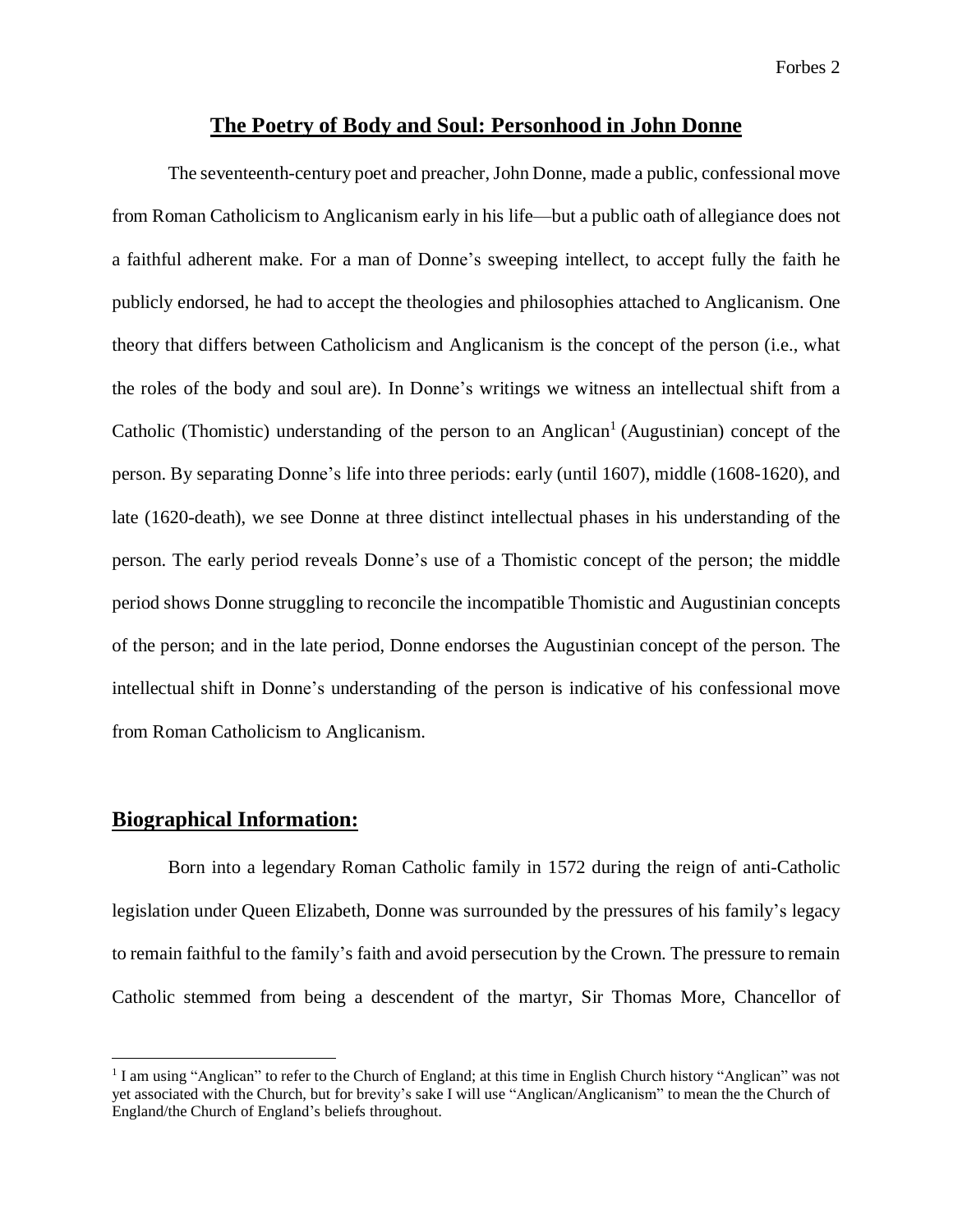England to King Henry VIII, a nephew to two Jesuit priests who were under constant persecution, and the older brother to Henry Donne, who died of bubonic plague only a week after being sent to Newgate prison to which he was sent for harboring a Catholic priest. The young John Donne lived in an atmosphere where remaining and practicing your Catholic faith was your duty and your purpose in life. The tension Donne felt between the pull of his family against the push of his own desire to ascend the ranks at Court weighed on Donne's soul heavily.

Being only eleven when his mother, then widowed and remarried to a Catholic doctor, who was—like Donne's biological father—an ardent and cautionary Catholic, sent him and his brother Henry to Oxford. The young Donne boys needed to receive an education prior to their sixteenth birthday because at sixteen, if a student wished to receive a degree, were obligated to take the Oath of Supremacy, vowing loyalty to the Anglican Church and the Crown. If refused the result could be imprisonment and execution. For the Donne boys taking the Oath would mean betrayal of their family's faith and the very real possibility of the rejection of Heaven, but if they did not take the Oath, the possibility of them being found as papists would result in persecution, so the pressure to convert and remain was constant.

The Donne boys remained at Oxford for three years before attending Cambridge for three more years—receiving a degree from neither Oxford nor Cambridge. Thereafter, the boys choose different paths: John went on to be admitted to Lincoln's Inn in 1593, while Henry began secretly fighting for his Catholic faith by helping the work of the Jesuit missionary priests. At Lincoln's Inn Donne studied law and how to carry himself with a metropolitan polish. While at Lincoln's Inn, Donne was assigned a spiritual advisor, the Anglican, Anthony Rudd, whose job was to convert Donne to Anglicanism. The push for Donne's conversion become intensely strong, as his aspirations for a political career were increasing. Meanwhile, Henry had been caught harboring a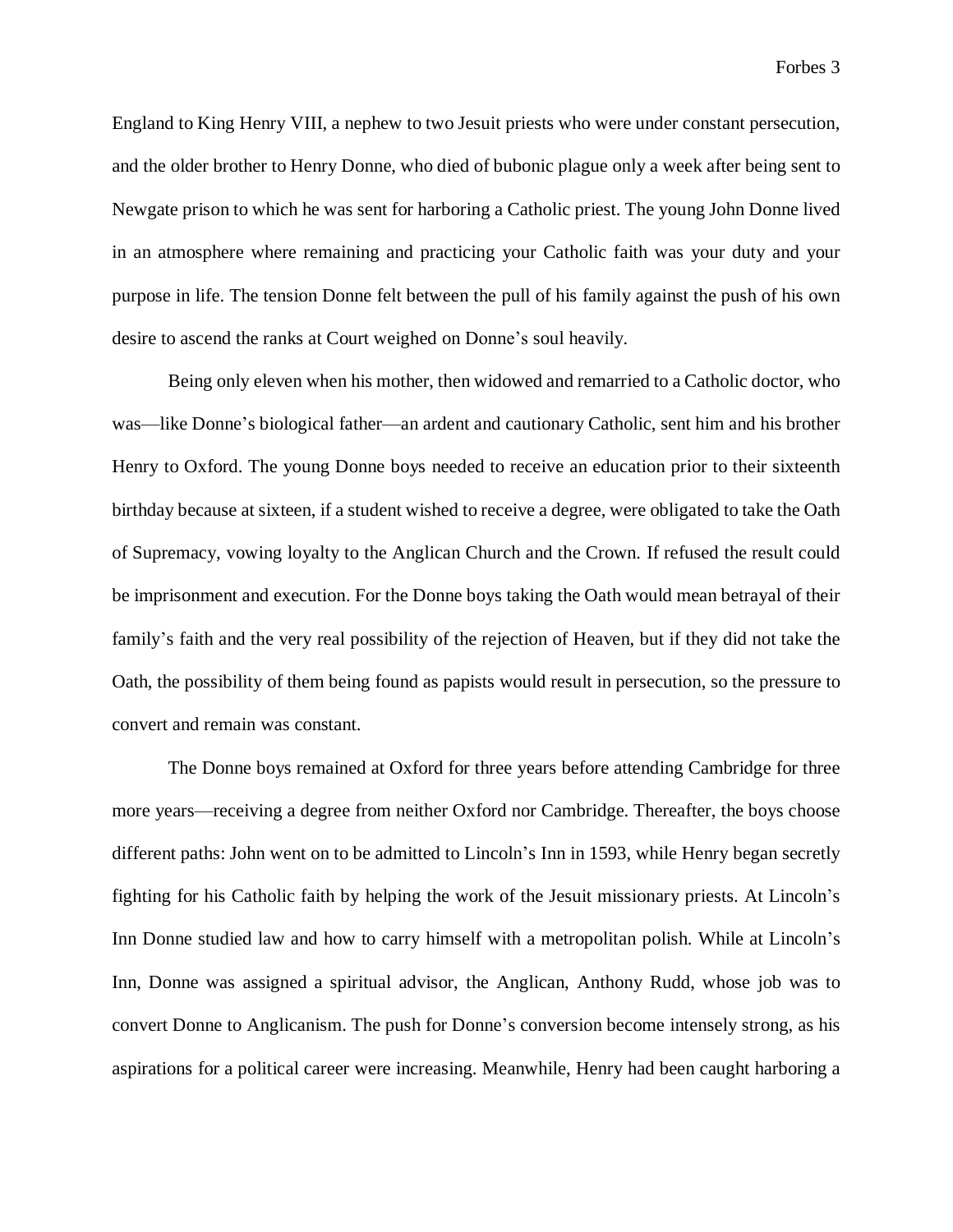Catholic priest. The priest was disemboweled and executed, and Henry was sent to Newgate prison—practically a death sentence—because he died of bubonic plague only a week after being there. John Donne was now facing the grim reality of being Catholic in an extremely anti-Catholic country and recognizing the benefits of Anglicanism that conversion would bring him.

Donne's time at Lincoln's Inn provided him with the time to explore his family's religion and what it means for a religion to be the True religion. Donne does eventually make the confessional move from Catholicism to Anglicanism. It is unclear when this was publicly broadcasted; it is assumed his conversion, however, was between his time at Lincoln's Inn and fighting for England against the Spanish in Cadiz and the Azores in 1596 and 1597, respectively. This time-frame is assumed because upon Donne's return to England, he was offered the position as secretary to the Lord Keeper of the Great Seal, Sir Thomas Egerton. Donne was in a position that he believed would elevate him to a political career at Court.

Donne lived with Egerton and his family, which included Egerton's niece Anne More, the daughter of a well-known courtier and politician, George More. Donne and Anne had fallen in love, between hallway encounters and across the table at dinner—the two souls became one ("A Valediction Forbidding Mourning," 20). Their love was vehemently disapproved of by both Anne's father and uncle—but John and Anne defied their disapproval and married secretly just before Christmas in 1601. The marriage's secrecy obligated John and Anne to separate after the ceremony and live apart from one another for a few months. Donne could only take being apart from his wife for that long and the fear of her father finding out second hand terrified Donne. He then wrote to Sir George More, in February of 1602, telling him of the secret nuptials.

The kindness of Anne's cousin Francis Wooley allowed Donne and Anne to live at Wooley's small property in Surrey for a few years, which is the setting for "The Good Morrow"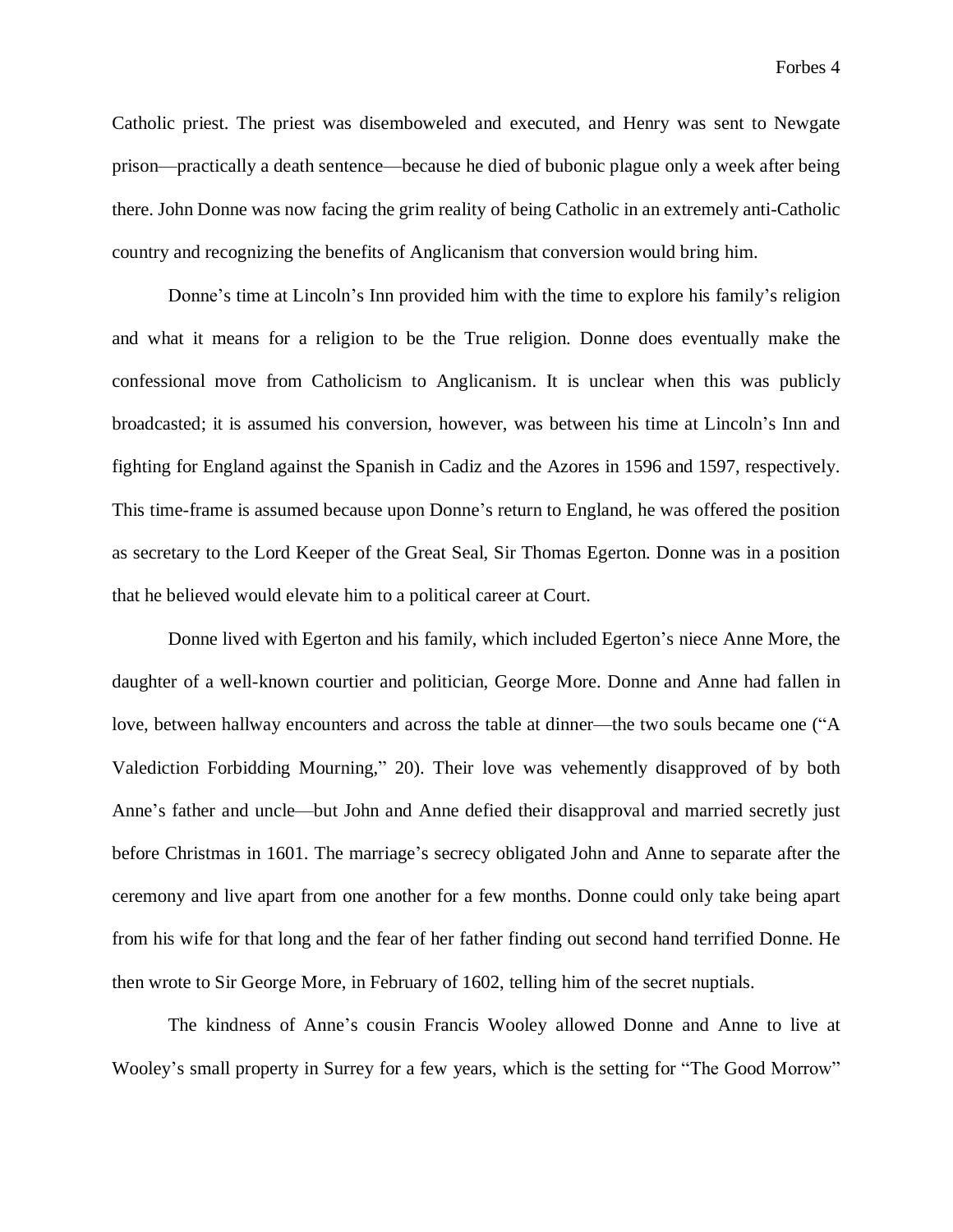as well as "The Sun Rising." Donne became restless though in this small property because he was not in the metropolitan world of London; so, the couple, along with their growing family, moved to a small house at Mitcham, London in 1605, where the couple continued to expand their family.

Still unable to secure a career at Court after being deterred by James I, Donne worked as a lawyer and wrote anti-Catholic pamphlets part time to support his ever-expanding family. Donne still continued to write poetry and prose at this time with the support of his patron Sir Robert Drury, who even had Donne's family move into a portion of his home on Drury Lane. At this time Donne began writing religious poetry and works rather than the secular love poetry of his youth. He was able to explore and express his Anglican faith now in his own words. Donne, however, was still restless due to his desire to achieve a position at Court—but, again, James I advised Donne against this and told him to consider taking Holy Orders instead.

Anne was delivering a child approximately every year; the pressure for Donne to secure a career with a sufficient income for his enormous family was increasing. Donne was ordained into the Anglican Church in 1615. Upon his ordination, Donne received an honorary doctorate of divinity from Cambridge University, where he previously had to defer the degree for fear of persecution. Donne was appointed minister to his previous educational institution, Lincoln's Inn, at which he served from 1616-1622. The security that came from sufficient pay was a burden lifted off of Donne, but only to be met with the tremendous grief of Anne dying in 1617 a week after delivering their  $12<sup>th</sup>$  child, a stillborn. Donne's grief was so great that he vowed to never remarry for the respect he had for Anne as well as the sensitivity to their love.

Shortly after Anne's death, Donne was appointed Chaplain to Viscount Doncaster, and to travel with him around the continent for two years. Shortly after Donne returned from the continent, he received a position he had been hoping for since he was a young man: he was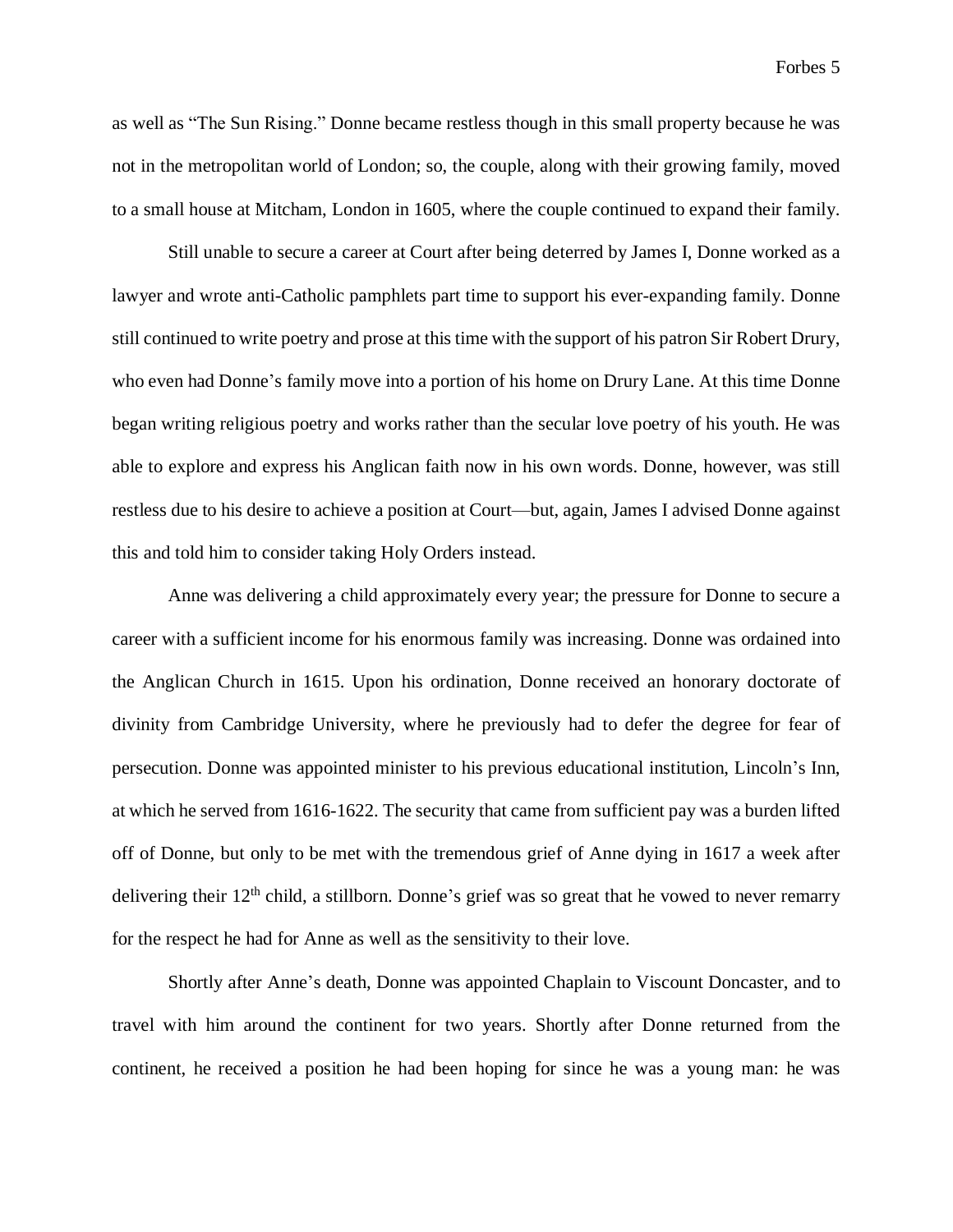Forbes 6

appointed Dean of St. Paul's Cathedral in London, the second highest position in the Anglican Church, only second to the Archbishop of Canterbury. Donne preached regularly at the cathedral, becoming known as one of the most passionate and eloquent preachers of this time. His preaching was interrupted two years into his term by a relapsing fever (*fretum febris*), from which he believed he was going to die. In the wake of this fever Donne wrote *Devotions Upon Emergent Occasions*, a text that paradoxically celebrates life while meditating on death. Donne, however, did not die but lived eight more years, remaining the Dean of St. Paul's and preaching personally to Charles I.

### **Scholarship:**

Scholarship has been, and is still, divided on what Donne's concept of the person is. Recently, readers have argued that Donne is inconsistent in his concept of the person. Both John Carey's and Ramie Targoff's criticisms reveal Donne's shift in philosophies concerning the person throughout his lifetime. Carey argues that Donne's apostasy affects how he poeticizes love, farewells, and faith more than past criticism has let on, revealing a stronger attachment between Donne and his former Catholic faith (Carey 37). What is at the center of Donne's poetizing is the person; in the relationships of love, saying goodbye, and living a faith-filled life, the person is at the center of the experience and is also the basis of the experience. Within Donne's own evolution as a person, areas of his concepts are affected by his maturation and confessional move to Anglicanism. Donne's imagination on what the person is must shift alongside his confessional move from Catholicism to Anglicanism. Donne must reimagine what that person's nature is for the experience to be true, good, and beautiful in his specific Christian religion.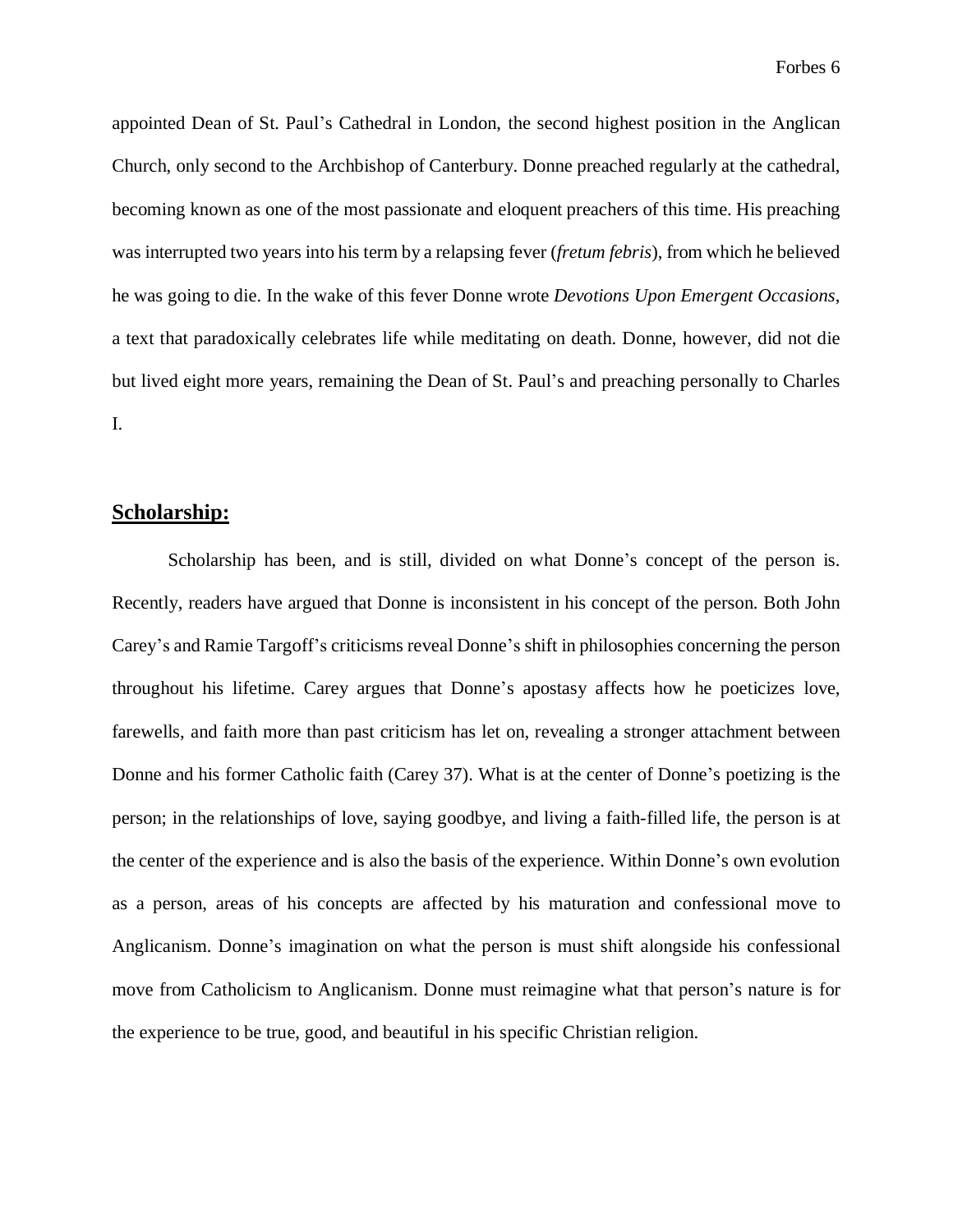Ramie Targoff notes specifically the inconsistencies and differing philosophies concerning the nature of the human person in Donne's oeuvre. Targoff classifies the different philosophies concerning the body and soul in Donne's sweeping imagination with keen specificity; she neglects, however, to connect these differences on a linear timeline. She, rather, focuses on grouping Donne's work by genre to show differences in Donne's thoughts. Although Targoff's work is valuable, the possibility of understanding Donne and his work as scattered is too great in her work, and arguably diminishes Donne's own intellect as haphazard and arbitrary rather than composed and purposeful. Targoff's argument needs to be amended.

Both Carey and Targoff's observations highlight the connection between Donne's concepts of the person to his own personal life, but the connection between his confessional move to Anglicanism from Roman Catholicism and his concept of the person has yet to be examined. There is a distinct progression in Donne's concept of the person as he matures in his writing from a Catholic concept of the person to an Anglican concept of the person; he moves from a Thomistic concept to an Augustinian concept of the person. These two traditions are specified as the Catholic and Protestant because when Donne was alive the Thomistic tradition was widely considered the Catholic position, while the Augustinian tradition was paraded as the Protestant one.

#### **Concepts and Historicity:**

During Donne's life, the Thomistic and Augustinian concepts of the person were broadly considered the Catholic and Anglican positions on the person, respectively. In Donne's confessional move from Catholicism to Anglicanism, his concept of the person reflects an intellectual transition from the Thomistic concept of the person to the Augustinian concept. The Thomistic and Augustinian concepts of the person, albeit similar, are incompatible with one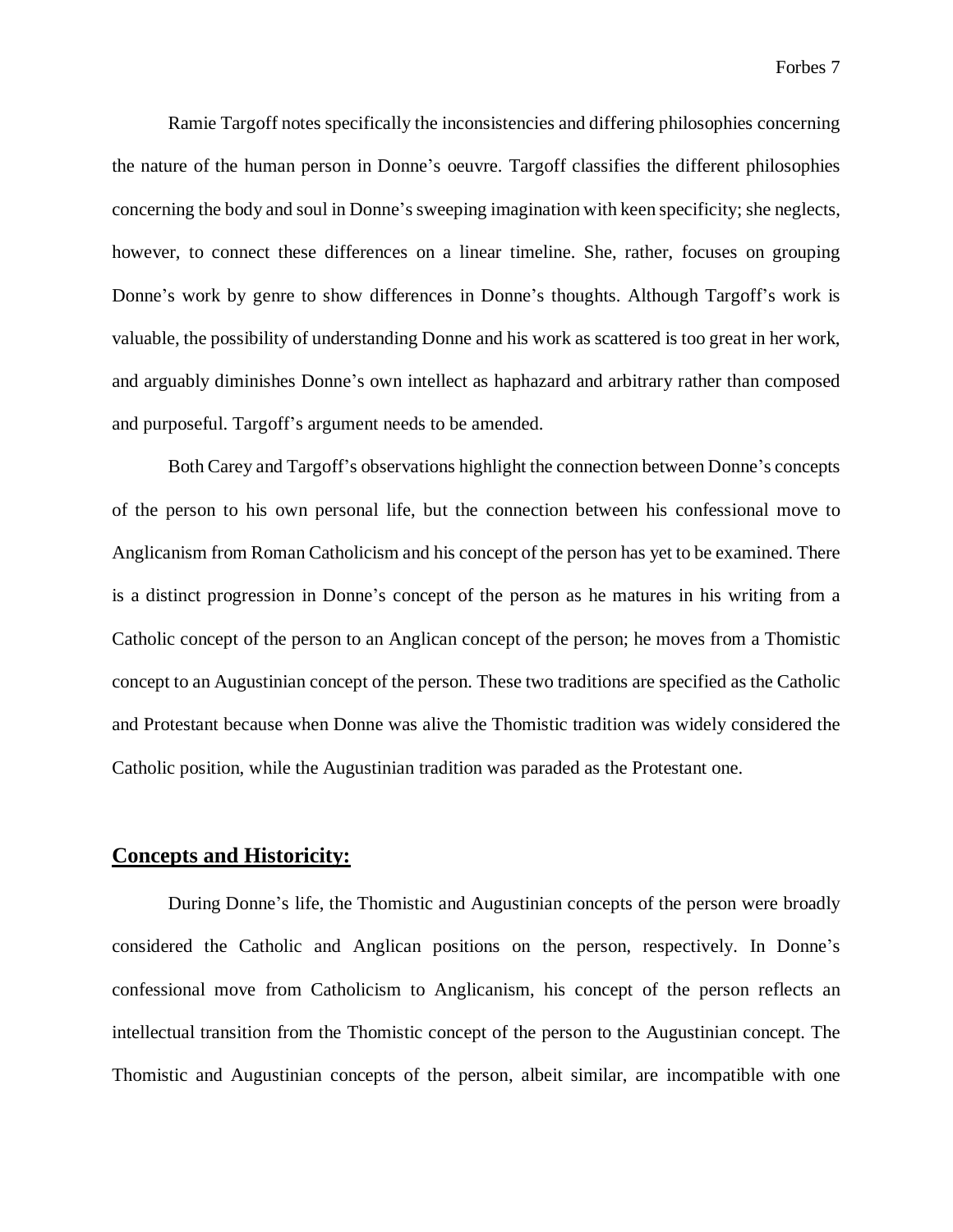another. The Thomist and Augustinian both agree that the person is the composition of body and soul; neither is the soul the person nor just the body alone, but the combination of the two that constitutes the person. The difference between the Thomist and Augustinian is the emphasis that is placed on the roles of the body and soul. The Thomist emphasizes heavily the union of the body and soul more so than the Augustinian who will emphasize the soul's superiority over its mortal body.

The Thomistic concept of the person is based on Aristotelian philosophy and is greatly reliant on a phsyicalist's conception of the person (i.e., the body is all that exists). Aquinas, although reliant on a physicalist's conception, argues strongly for the existence of the soul, and thus for the necessity of the body and soul's union. How Aquinas understands the unification of the body and soul can be analogized to Aristotle's definition of matter and form. The soul for Aquinas is the substantial form of the body, which itself is matter: "the soul is evidently the substantial form of any being possessing a soul because a living being is constituted in genus and species by its soul" (Aquinas 89) and "man must be endowed with senses as a prerequisite for understanding" (77) which shows that Aquinas argues for the importance of both the soul and the body in a person's life. The readily employed metaphor of the statue to explain what Aquinas means by the soul being the substantial form of the body will suffice: the statue of David is made of both matter and form. The matter is the marble from which Michelangelo used and the form is the shape that Michelangelo carved. We do not say that the marble is the statue of David, nor just the shape without the marble is the statue of David. When we refer to the statue of David we refer to the union of both the marble and the shape, the matter and form. Similarly for Aquinas, the human person is the composition of the body, which is likened to matter and the soul, which is likened to form.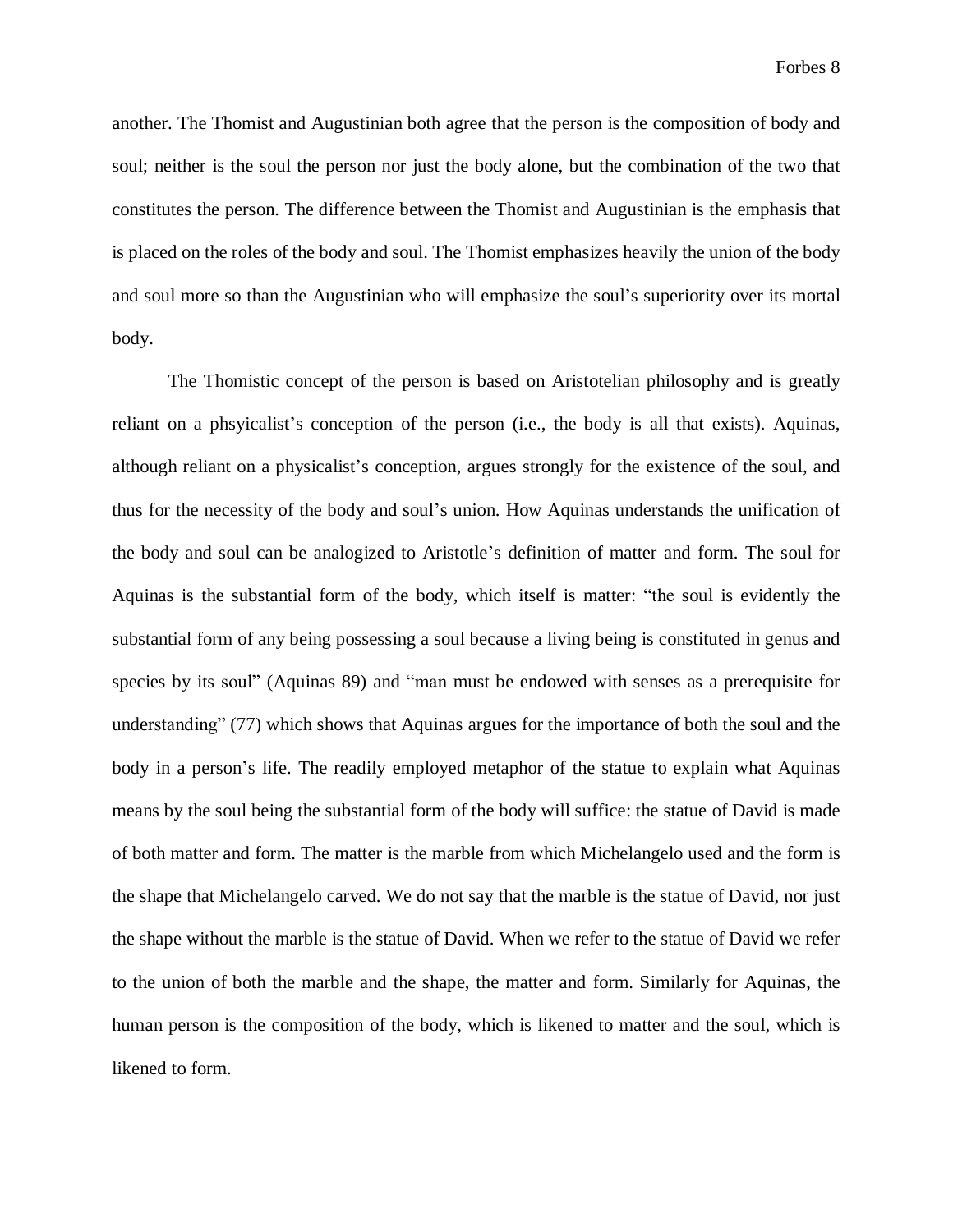Aquinas argues that the unification of the body and soul is necessary in the life of a person: "Elements which by nature destined for union, naturally desire to be united to each other; for any being seeks what is suited to it by nature. Since, therefore, the natural condition of the human soul is to be united to the body…it has a natural desire for union with the body" (169). It would be unnatural for a soul not to desire to be united to its body—the soul needs its body. Moreover, the soul and body are particular to one person; the soul can only ever be united with one body, and vice versa. Therefore, the unification of a body and a soul is individualized and unique to a particular person—and the lack of importance on the unification affects how a person would thrive in life.

The Augustinian concept of the person is a neo-Platonic theory, and therefore has dualistic characteristics. Augustine, however, is not a dualist (at least once he had become a Christian); Augustine, in fact, rejects the dualistic concept of the person vehemently to distance himself from his former religion of Manichaeism. Augustine maintains, similar to Aquinas that, "every spirit and every body is naturally good" (Augustine 48). What differentiates Aquinas and Augustine, then, is that Augustine argues strongly and repeatedly that the "body is always less than the soul itself" and the soul is less than itself when it is in union with the body (46). The soul, for Augustine, is the reflection of God whereas the body is subject to the temptations of the flesh: "Unchangeable spirit is God, changeable spirit, having been made, is nature, but is better than the body…body is not spirit" (48-9). The body is still good for Augustine because it was made by God but it remains less pure and virtuous than the soul.

The most noticeable difference between the Thomistic concept of the person and the Augustinian concept of the person is the emphasis placed on the relationship between the body and soul. The Thomist argues for a more co-dependent relationship between the body and soul,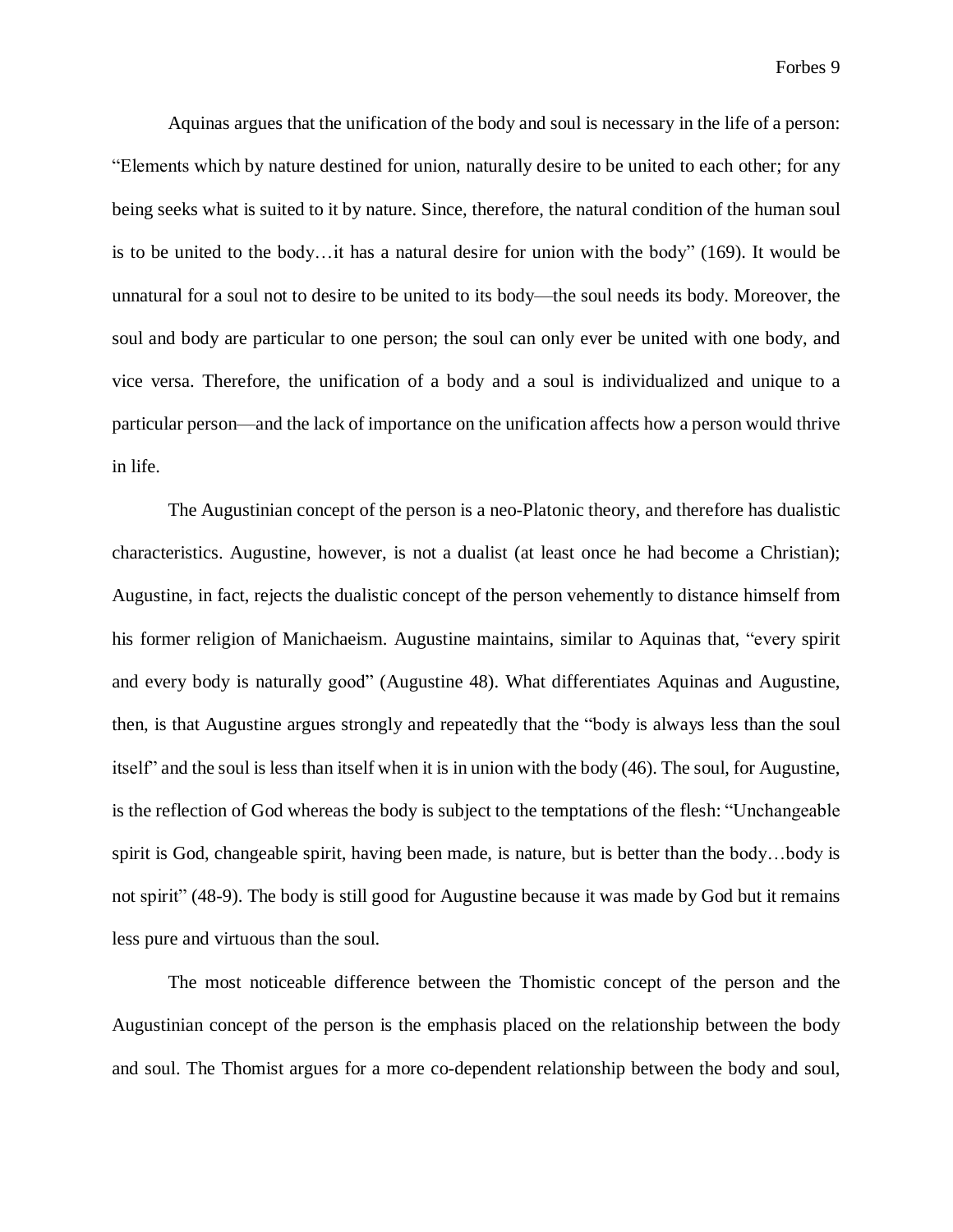while the Augustinian emphasizes the importance of the soul's role in the sanctification of the person. Donne transitions in his works from an understanding in which the body and soul are, or at least nearly, equal in experiencing love and the Divine to an understanding in which the soul is emphasized in the person to experience love and the Divine.

#### **Writings of the Early Period (to 1607):**

The early period of Donne's writings reflects essentially the Thomistic concept of the person; Donne readily employs the Thomistic emphasis on the union of the body and soul throughout his early, secular love poetry. "The Good Morrow" is an early poem that suggests that the unification of the physical and spiritual natures of the speaker and his lover are central to their ability to show one another love. Throughout the poem, the speaker alternates freely between physical and spiritual references to show his lover how powerful and all-encompassing their love is.

The opening line of the second stanza begins with an undeniable spiritual reference: "And now good morrow to our waking souls" (8). From their physical unification with one another the night before, the couple's souls have now awakened; the bodies have the ability to awaken and bring to life their souls. Following immediately in the next line, the speaker notes that they are able to watch the other with love—not fear. The act of watching another person involves the sense of sight. From this, the speaker shows that the physical action of seeing another person is connected to encouraging and supporting the couple's love. Donne returns to the sense ofsight to convey that the soul does "in the faces rest" (16), which emphasizes further the importance of the role that the physical and spiritual aspects of the person have in conveying love to another person. The importance of the physical and spiritual union in the couple reflects how the individual's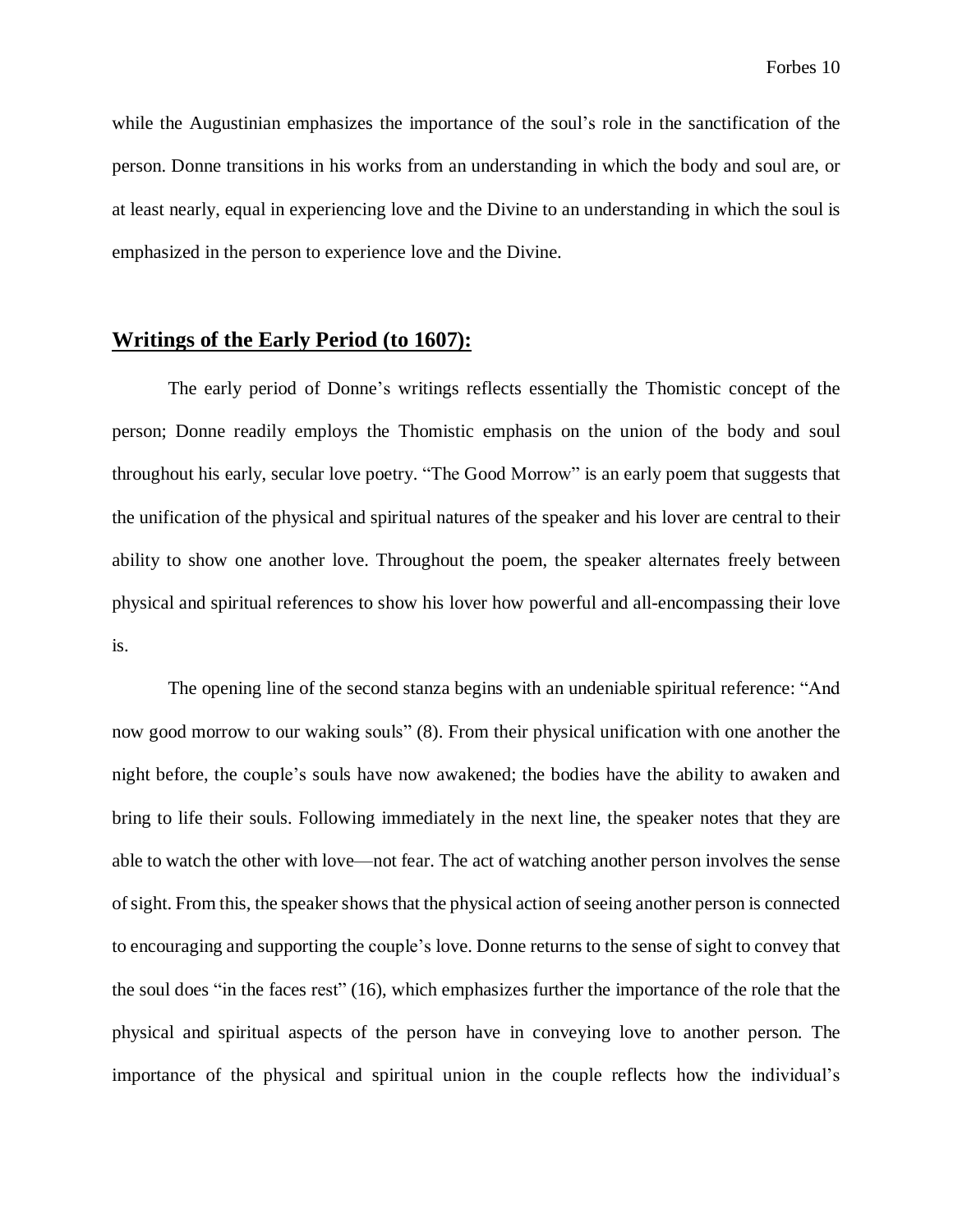composition must be; if the individual person was not a union between body and soul, in which both the body and soul are recognized as equally important, then unity between the two lovers would be impossible within this Thomistic framework.

The closing of the poem echoes the speaker's concerns for the importance of the body's role in the relationship. To do this, Donne uses a theory from Galenic physiology. Galen, among other ancient thinkers, argued that an object or being survived primarily by being complimentary to other objects or beings—a strictly physical account of survival. The speaker argues with the notion of Galenic physiology that "whatever dies was not mixed equally; / If our two loves be one, or, thou and I / Love so alike, that none do slacken, none can die" (19-21). This purely physical theory is used by Donne to argue that the physical attributes of the person have the ability to sustain the lovers and even grant them immortality. This reflects the importance of the integration of body and soul in the person that is argued for by the Thomist.

Similarly, other poems that are representative of Donne's use of the Thomistic concept of the person include: "The Flea," "Air and Angels," the elegy "To His Mistress Going to Bed," and "Woman's Constancy." The Thomistic concept of the person in these poems is used as a foundation for Donne to argue the theses of these poems, whether that be persuading a woman to become physically intimate or regarding the fleeting nature of love. The importance of both the body and soul as equal components of the person, then, is a necessary premise for Donne to convince the person(s) being addressed in the poems of his argument.

The early poem, "The Flea," uses the Thomistic concept of the person as the foundation on which Donne will try to persuade a woman to become physically intimate. Through the sophisticated conceit of the flea, Donne transforms the flea "to a temple and a cloister" (Carey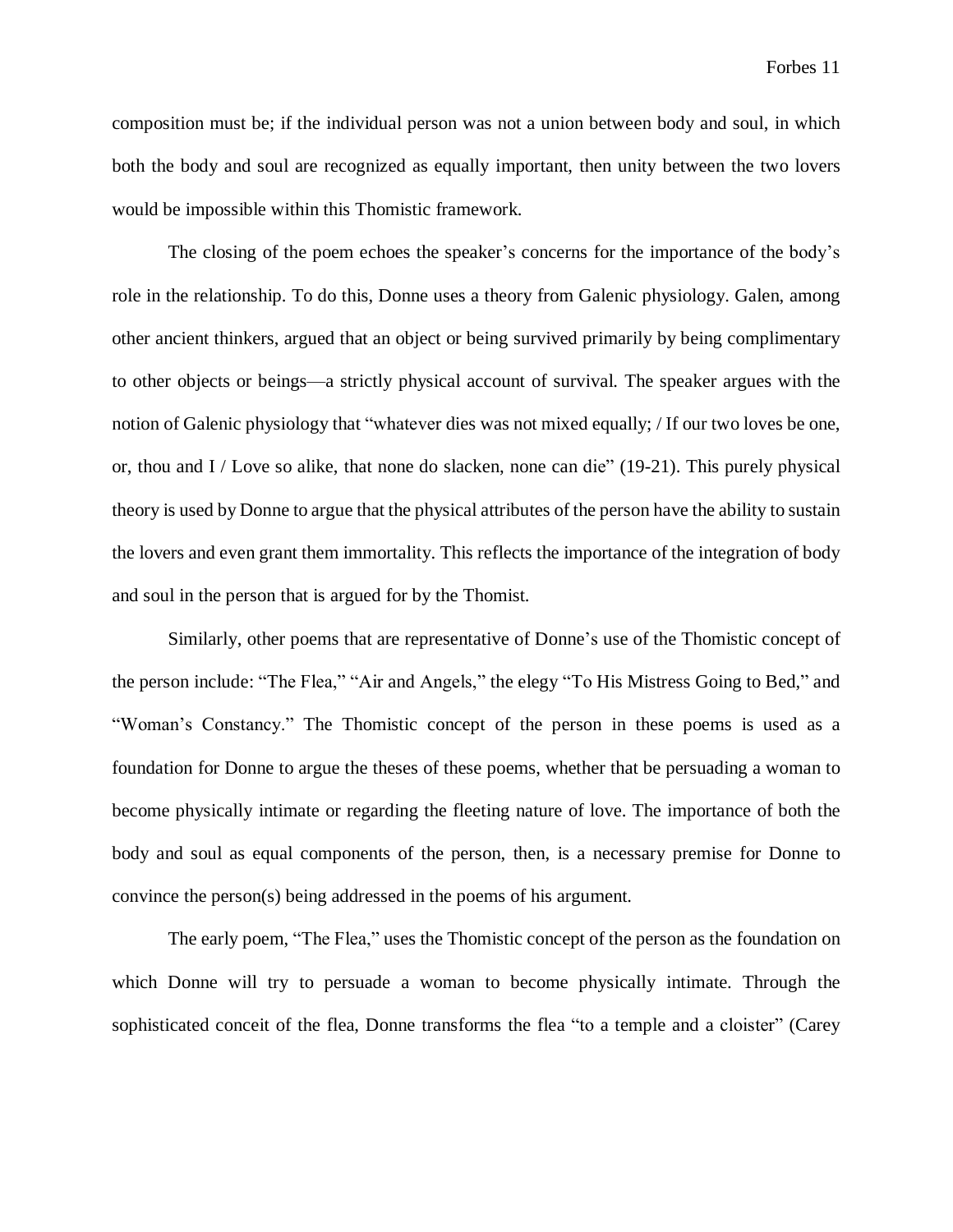147), a physical space for the speaker and woman to join together. The flea's body becomes a host for the physical and spiritual unification of the pair:

> This Flea is you and I, and this Our marriage bed, and marriage temple is Though parents grudge, and you, w'are met, And cloistered in these living walls of Jet. (12-15)

Donne relies on (1) the physical union of their bloods that already "mingled be" as well as (2) the religious and spiritual imagery of being "cloistered" and it being sacrilegious if they do not yield to one another with their bodies to persuade the woman to join with him in union. Donne wants clearly to seduce the woman (Perrine 1) so that he may enjoy physical union which reveals the emphasis on the bodies' role in the union; the spiritual aspect, however, is more difficult to recognize. Donne does make the religious references, but in jest, and only to try to convince the woman she should be intimate with him. Even though Donne uses the religious references in jest, he still needs to use them to try and convince the woman. This fact shows that although Donne may be favoring the body over the soul, the spiritual aspect of physical intimacy is still necessary. Donne's intellectual disposition in this poem is inclined more so to the Thomistic concept of the person than the Augustinian concept.

The use of a Thomistic foundation to persuade a woman of the necessity of the body in a relationship is also seen in "Air and Angels." A poem which has barely any commentary on either air or angels (only a passing reference is given), this poem reveals not only an argument for the importance of the body in the union of the body and soul, but also provides a counterargument for why the body must be involved in a relationship. The speaker begins with fanciful and beautifully written verses about love, to only then chide the previous lines as producing "some glorious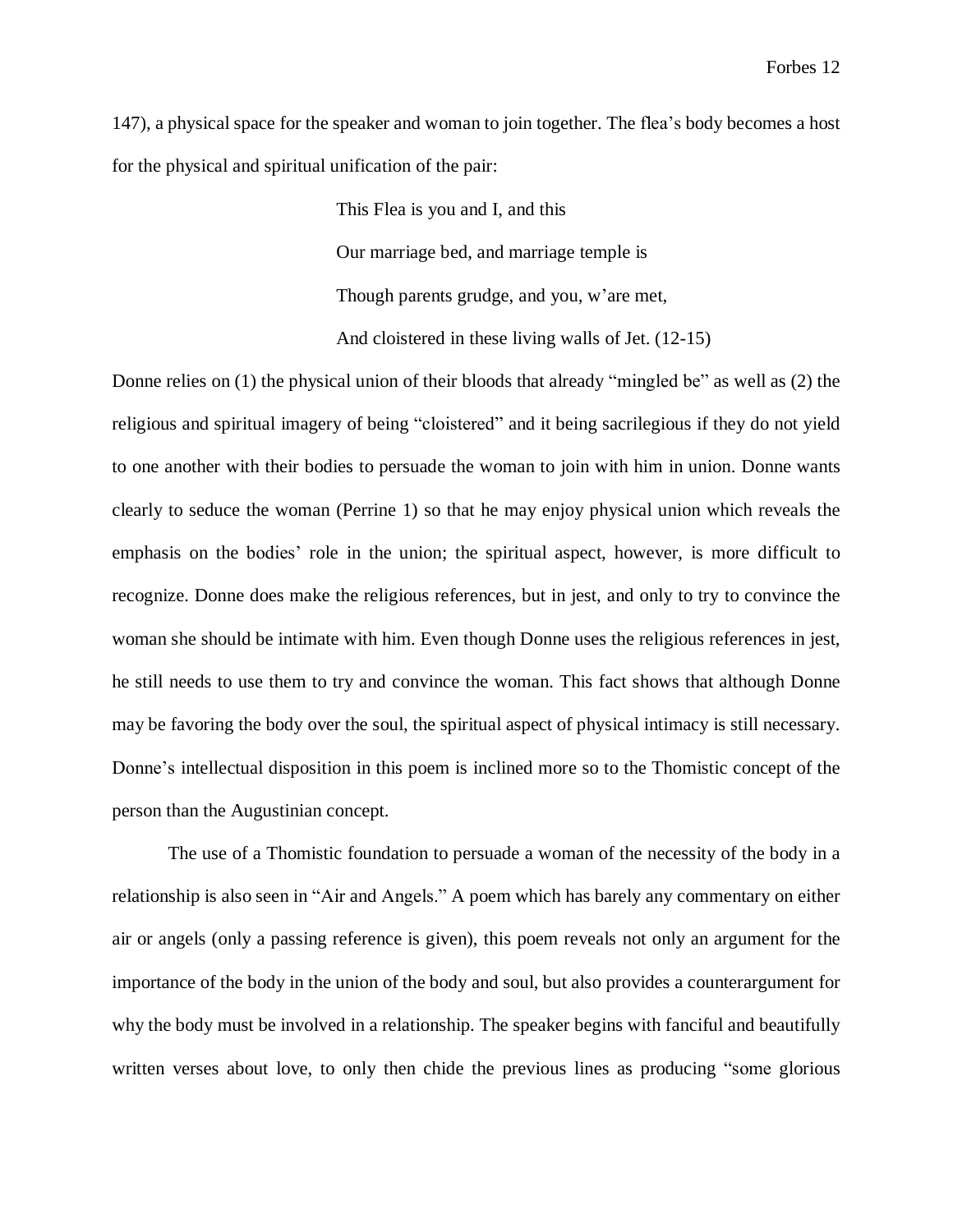nothing" (6) when love only involves the body alone or the soul alone. The first few lines of the poem invite the reader to contemplate love, only then to be chastised by Donne, who reveals that the previous lines do not mean anything. Donne begins then to argue that, "since [his] soul, whose child love is, / Takes limbs of flesh, and else could nothing do, / More subtle than the parent is / Love must not be, but take a body too" (7-10). The closing adverb of these lines, "too," indicates that neither just the body alone nor the soul alone will convey love—but *both* the body and soul are needed. This is because the person is the combination of both soul and "limbs of flesh"; if the body is missing from the union then love cannot be experienced or felt.

The focus of the second stanza shifts slightly to elucidate the implications of the unified body and soul in the individual person when in relationship with another unified body and soul. For love to be complete both the speaker and woman must turn to physical union with one another so that, "[her] love may be [his] love's sphere" (25). That is Donne's attempt at arguing for the need of bodily union. The passing reference to Aquinas' theory that Angels assume bodies of air to show love, is the argument for the physical and spiritual integration of the couple. Similar to the religious references—except not in jest—in "The Flea," Donne uses Aquinas' theory of Angels to show that the body does have a place in a spiritual relationship. Love is both a physical and spiritual experience, so the body and soul are both needed to be integral parts of the person to experience the fullness of love itself.

In similar style, Donne, in the persuasive elegy "To His Mistress Going to Bed," enforces the Thomistic concept of the person, even though this poem appears to suggest Donne using a dualistic concept of the person. Donne deviates from both the Thomistic and Augustinian understandings that the person is union of body and soul (regardless of emphasis on the individual roles of the body and soul in that union); Donne, rather, explains that, "As souls unbodied, bodies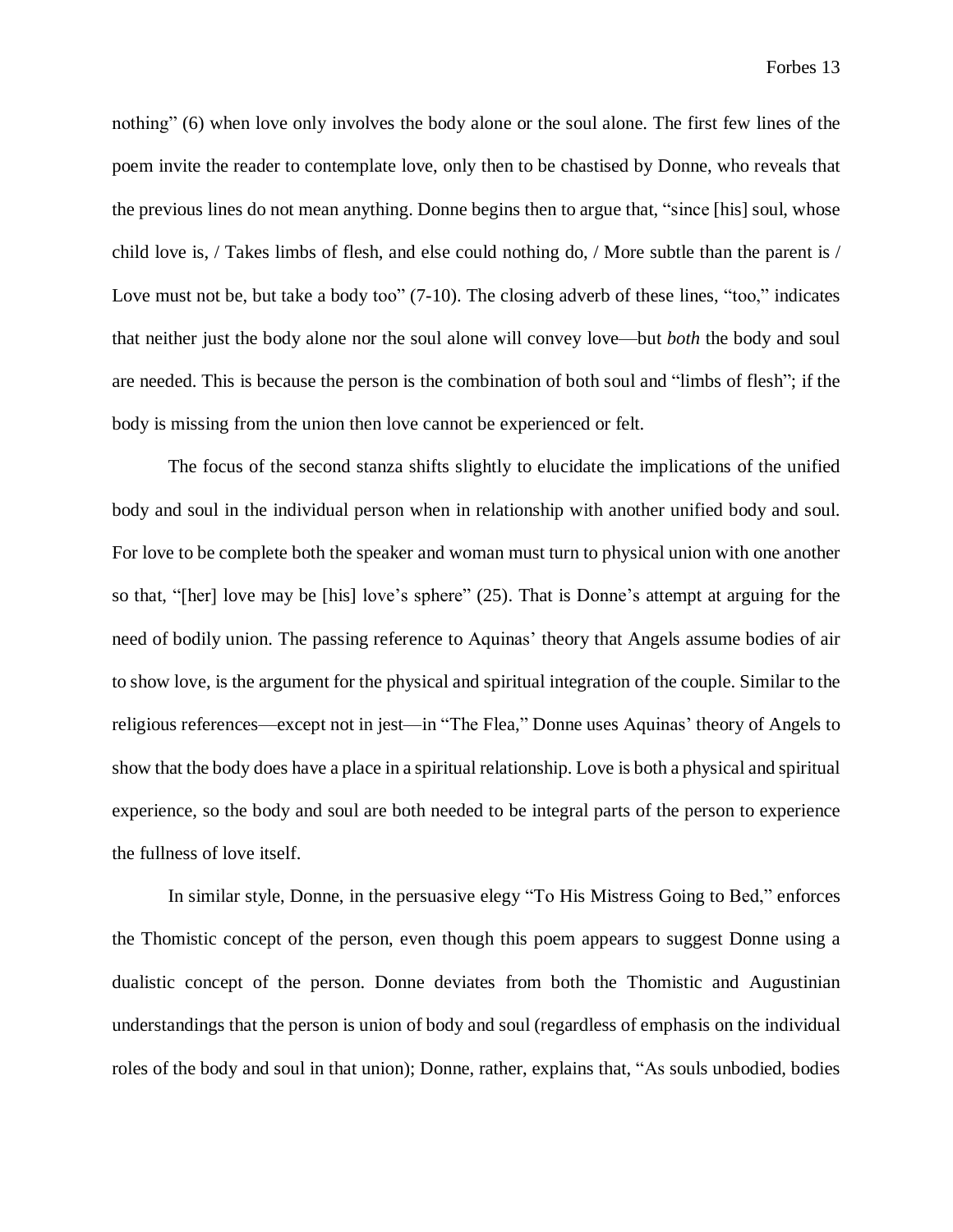unclothed must be, / To taste whole joys" (34-5). Souls without bodies, according to Thomistic philosophy, cannot experience whole joys on earth because the union of body and soul is necessary. Donne, therefore, is disagreeing with the Thomistic theory of the person; he can't, however, take seriously the rejection of the union of body and soul because he is arguing ultimately for the physical, bodily experience of intercourse, promising the girl that when they do have sex, it will be in "love's hallowed temple" (18) and be as pleasurable as "a heaven like Mahomet's paradise" (21), itself a place of sexual, carnal pleasure. So, although Donne purports a dualistic view of the body in this line, he cannot mean it entirely because of the body's centrality to his intentions with the woman.

In a different tone, Donne conveys the centrality of the body by arguing that when the body is removed from a relationship, so too is the love between a couple. This is seen "Woman's Constancy." Here, Donne takes an ironic tone towards the title of his poem: women are not constant in remaining with their partners, but mutability is inevitable on the woman's part. In an opening similar to the "Good Morrow," the speaker beings with a question to his beloved: "Now thou hast loved me one whole day, / Tomorrow when thou leav'st, what wilt thou say? / With thou then antedate some new made vow?" (1-3). Donne maintains this inquisitive tone throughout the poem, which is indicative of his own uncertainty regarding the nature of what happens when the two will separate from one another. The concern of whether the woman will remember what happened between her and the speaker is brought into doubt, but represents the primary concern of Donne, which is what happens when the body is removed from a relationship, since the union of both body and soul is needed to experience complete love.

There is an urgency in Donne's tone that acknowledges that the physical presence of his lover ensured that she would remain in union with him; when she leaves, however, the risk—at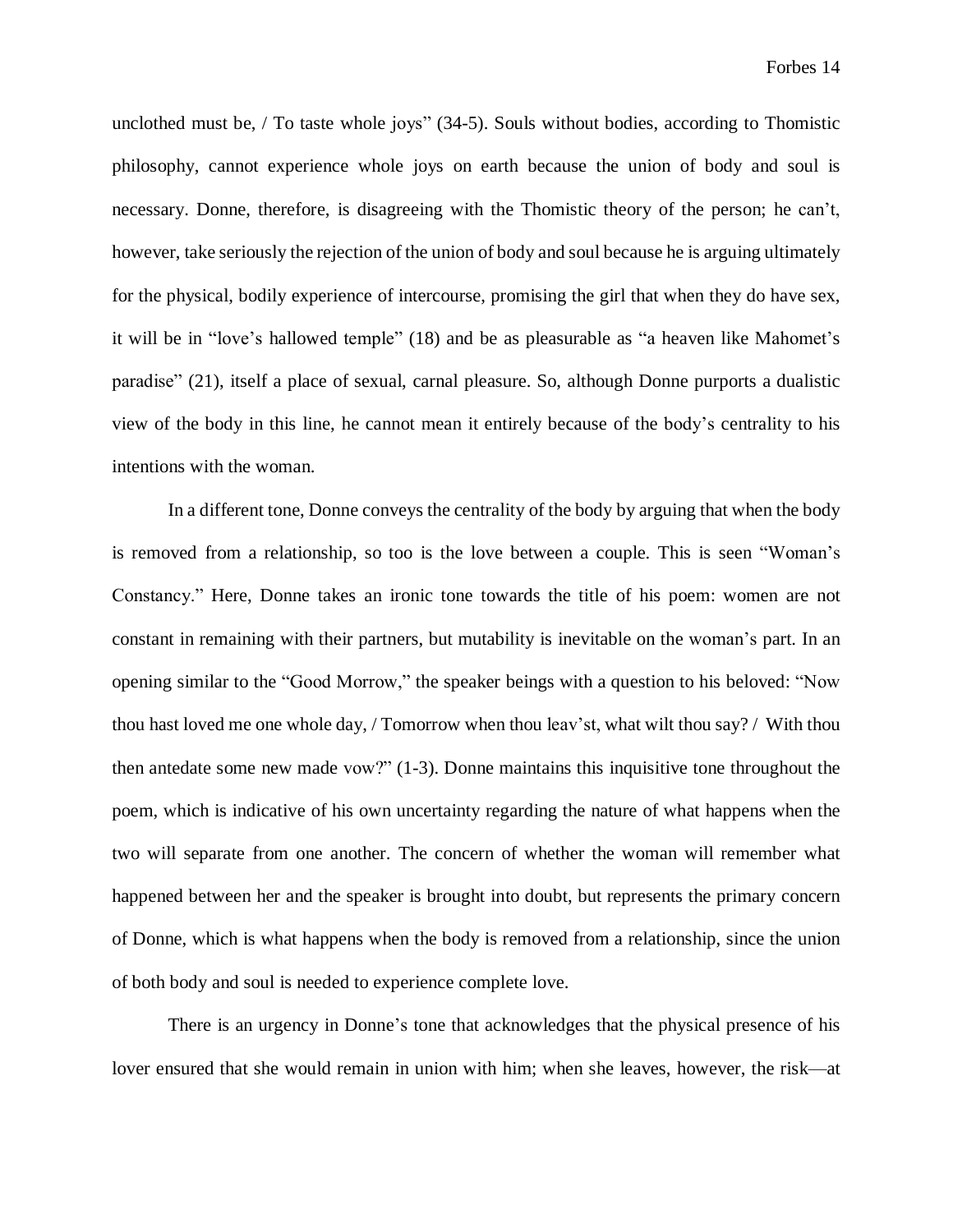least for Donne—is too high that she will no longer remain committed to him like she was when she was present. The relationship will become "untied" and no longer binding when the two are absent from one another. Donne's lack of assurance in the lover's ability to remain constant in her love shows readers Donne's own argument that the physicality of the relationship is necessary for the couple to be bound together. The body, and the body's own presence, is therefore central to sustaining the relationship (this idea was also seen in "The Good Morrow," regarding the Galenic theory of complementarity of objects). Donne's reliance on the presence of the lover for the love to persist is starkly contrasted in the middle period poem, "A Valediction Forbidding Mourning," in which love is able to persist, regardless of the couple not being physically present with each other. But for now, "Woman's Constancy" reflects Donne's Thomistic concerns in the early period, understanding that the role of the body in the union of body and soul is a fundamental and essential role.

## **Writings of the Middle Period (1607-1620):**

The Middle period of Donne's work is compelling for the dichotomy in Donne's approach to the person both in his prose and his poetry. Donne is in conflict—"contraries meet in one" (Holy Sonnet XIX)—as he tries to reconcile the Thomistic and Augustinian concepts of the person with each other. Unfortunately for Donne, he is unable to reconcile the incompatible theories: the Thomist's emphasis on the body and Augustine's emphasis on the soul in the union are too distinct to be complementary to one another. There is not a seismic shift in Donne's thought, but subtleties in how he will argue for a particular thesis (whether that thesis is concerned with love or the Divine). Donne struggles to reconcile both the Thomistic and Augustinian concepts, but towards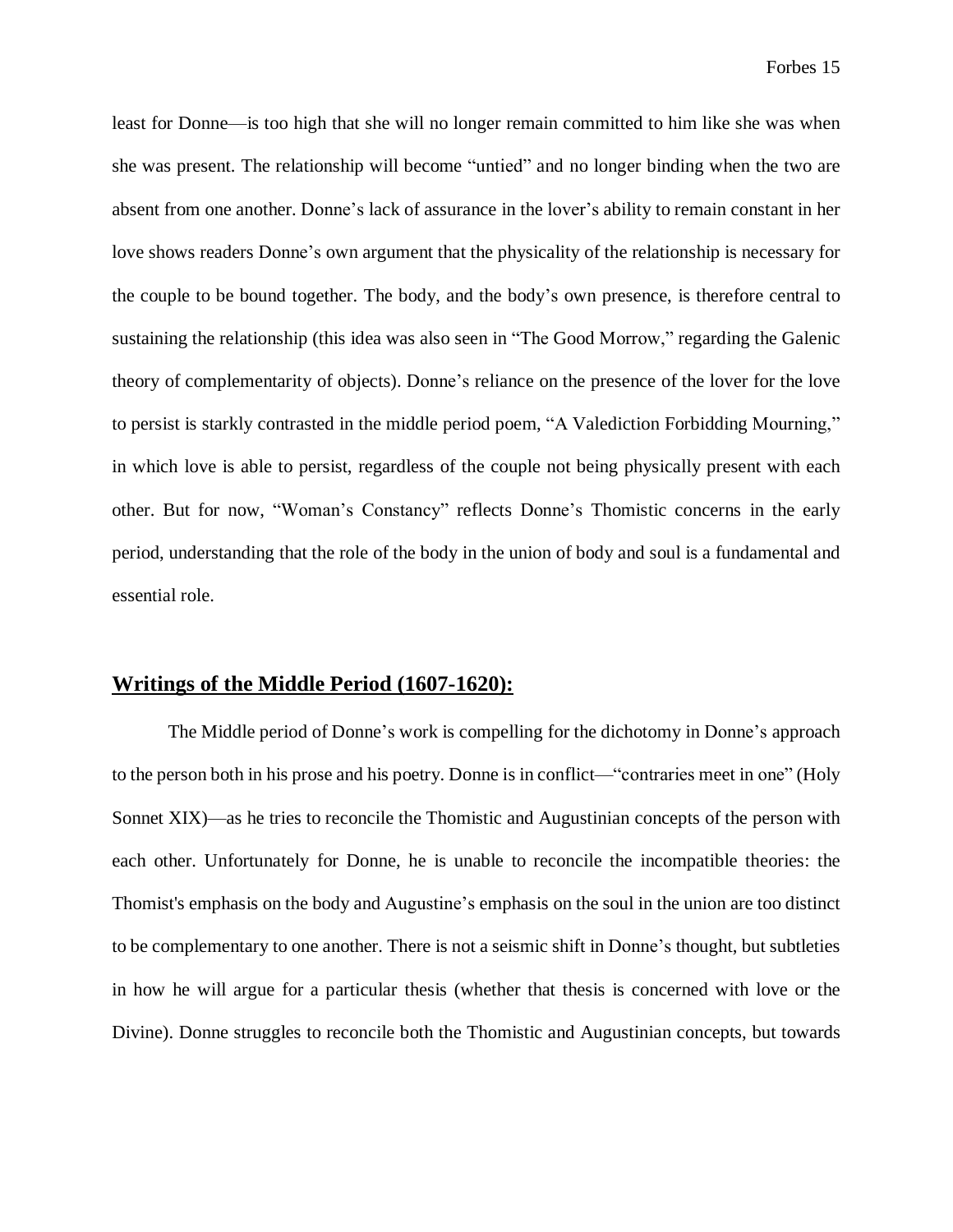the end of this period shows favoritism towards the Augustinian concept. This favoritism will not only be shown in his secular love poetry, but also in his religious poetry.

John Carey comments that at this time Donne is still "at a profound level, attached" (Carey 51) to the Catholicism he earlier renounced. Moreover, Annabel Patterson in her book, *Reading Between the Lines*, shows that Donne also went through a shift in his political thinking at this time. This period for Donne was a "translational period . . . when he was clearly engaged in an intellectual agon with his environment" (Patterson 165). So, not only was Donne, according to Patterson, shifting in his political thought, but, as suggested here, he too was shifting in his religious philosophies as well. This period, then, is truly a transitional period for Donne.

The secular love poetry of the middle period echoes the conflicts Donne is having in his religious poetry. "The Ecstasy" is a paradigm of this. Some readers, such as Helen Gardner and Ramie Targoff, have noted that "The Ecstasy" is a beautiful failure. Similar to "The Good Morrow," Donne tries to establish unity between two lovers, but here he cannot. Donne attempts to marry a neo-Platonic idea of *ekstasis* (in which the soul is out of the body) to a Thomistic concept of the person. Fundamentally, Donne is not able to unite the experience of *ekstasis* with a Thomisitic concept of the person because for the Thomist the soul leaving the body while on earth is contradictory to the well-being of the person. *Ekstasis*, as Donne uses the theory, is an experience in which the couple's souls in the poem leave their bodies to ascend to the Divine, and are Divinely revealed to the perfect nature of love. Once they now know what perfect love is, the couple returns to their bodies to try and perfect their love.

The poem begins with the speaker and his beloved in a place of ignorance, and Donne intends to make the shift from the couple's position of ignorance to a place of knowledge and then physical and spiritual unification. The couple, prior to their ecstatic ascent, were trying desperately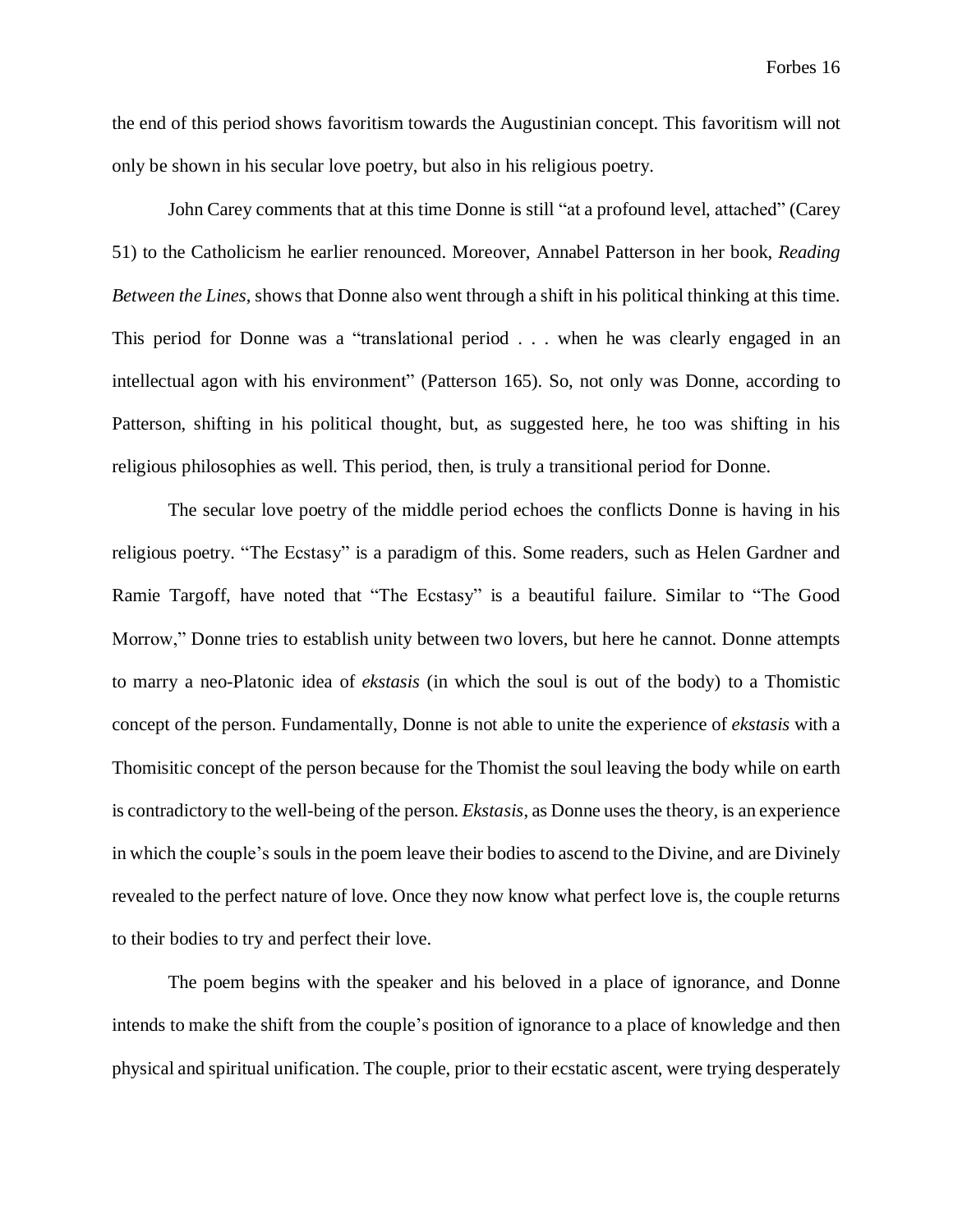to establish unity through physical and spiritual means by "[intergrafting] our hands" (9); the couple holding hands for them "was all the means to make [them] one" (10). The couple was ignorant of the fact that physical and spiritual unification does not come merely from holding hands, but once their "souls (which to advance their state/Were gone out) hung 'twixt her and [he]" (15-6) where only a language understood by the soul could interpret the idea of perfect love. What has been revealed to the souls in their ecstatic experience is that hand holding is not the means to make them one, but rather having intercourse will.

Upon the return of the souls to their bodies, the couple is no longer confused; "This ecstasy doth unperplex" (29) so now love can "interanimate two souls" (42) corresponding to the perfect nature of love (i.e., physical intimacy). Now, the couple is able to maintain control over the "defects of loneliness" (44) that the inter-grafting of hands previously yielded. Donne longs desperately for the bodies to be brought into the souls' communion in the Divine revelation of love, trying to insist that the bodies are still necessary to not only know, but experience perfect love:

> And if some lover, such as we, Have heard this dialogue of one, Let him still mark us, he shall see Small change, when we're to bodies gone. (72-75)

Donne here argues that there is little difference between the souls' union and the bodies' union, so little a difference that a lover (the singular form is used, but what is implied is that two people who are in love are one, so rather than the plural, "lovers," the singular is used to emphasize union) wouldn't be able to recognize whether the couple is actually physically or spiritually unified.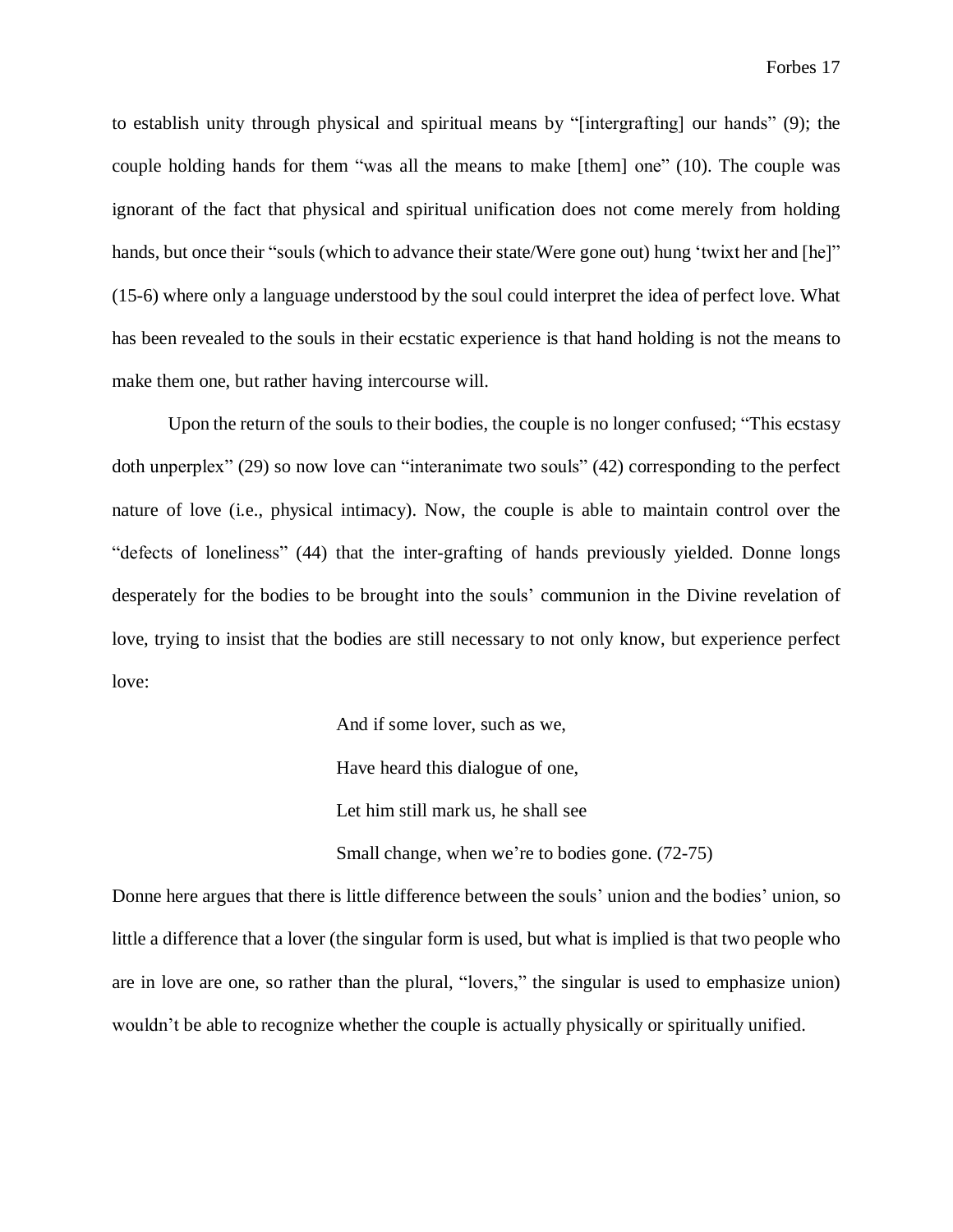There is, however, a fundamental incongruity. Donne cannot establish unity between the couple by arguing that the couple now just needs to be physically intimate (since they are already unified spiritually) because he previously placed the soul in a superior position to the body, both literally in the ascension of the souls, and the ability for souls to be Divinely revealed to in the absence of their bodies. The bodies of the lovers can only ever be as significant as "sepulchral statues;" the souls' communion will always be more significant than the bodies'. This poem reveals, then, the fundamental incongruities between advocating for a Thomistic concept of the person within a theory that favors the souls' superiority over the body.

There are secular love poems in this middle period that elevate the spiritual over the physical unapologetically and do achieve unification; the unification, however, is not based on a physical and spiritual union, but on a spiritual union. "A Valediction Forbidding Mourning," is one of the most spiritual love poems within Donne's canon, and represents Donne relying on spiritual unification as the only means necessary to establish unification between a couple. In an attempt to restrain himself and his lover from mourning over their temporary separation, the speaker must emphasize the souls' significance rather than physical intimacy; it is the souls, according to Donne, which can sustain the love between the two rather than the bodies. This is contrasted to the earlier poem, "Woman's Constancy," in which Donne argued that the lovers could never be separated because love is unsustainable when there is no physical presence. But here, in "The Valediction" Donne chastises those relationships founded on physical love: "Dull sublunary lovers' love / (Whose soul is sense) cannot admit / Absence, because it doth remove / Those things which elemented it" (13-16). Those lovers who are affected by the lunar cycle only love the person because they are together; their love would not be able to survive the absence of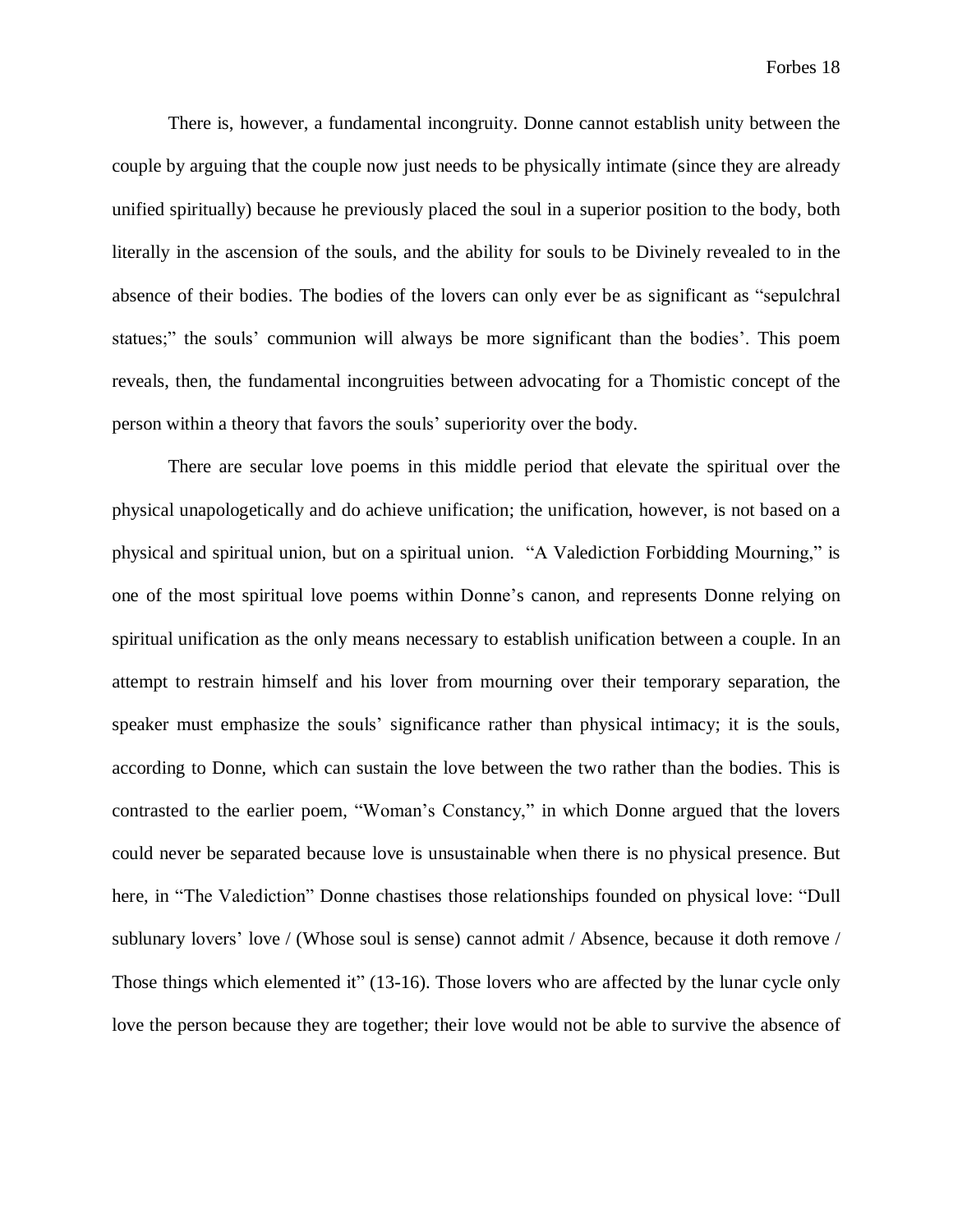one of the lovers because their relationship is predicated on the physical intimacy between the two. When the couple is no longer able to be physically intimate, the relationship will deteriorate.

For the speaker of the poem, however, he and his beloved are able to admit physical absence because they share "a love so much [more] refined, / That our selves know not what it is, / Inter-assured of the mind, / Care less, eyes, lips, and hands to miss" (17-20). The couple's love, because it is not based on physical intimacy will "endure not yet / A breach, but an expansion" (22-23) of their love. The couple's souls "are one" (21); this union contrasts to Donne's earlier poems in which he argued that for a couple to be one, the souls and bodies had to be in union. This is distinctly an inclination towards the Augustinian concept of the person, in which the soul has a superior role to the body in the person's life, rather than the Thomistic concept of the person, in which the body and soul are needed equally. Donne, therefore, in both "The Ecstasy" and "A Valediction Forbidding Mourning" shows that his understanding of the person is shifting to an Augustinian concept of the person in his secular love poetry of this period.

The *Holy Sonnets*, which are evidently spiritual meditations, are attentive to answering Donne's question in Holy Sonnet XIII: "Thou hast made me, and shall thy work decay?" (1). Donne, throughout the Holy Sonnets, relies on physical imagery and the role of the body, but the tone is different. Donne focuses here on the decay and degeneration of the body. Moreover, the soul's virtuous nature is attended to in more detail than the body's. Donne will now distinguish (similar to his chastisement of physical intimacy in "The Valediction") between the corruptible "prodigal elements" of the body in Holy Sonnet XII and the unchangeable "angelic sprite" in Holy Sonnet V. The primary concern of the *Holy Sonnets* remains concentrated on the soul, but, with great care, Donne will involve the body in spiritual matters. This suggests Donne's hesitation on fully accepting the Augustinian concept of the person.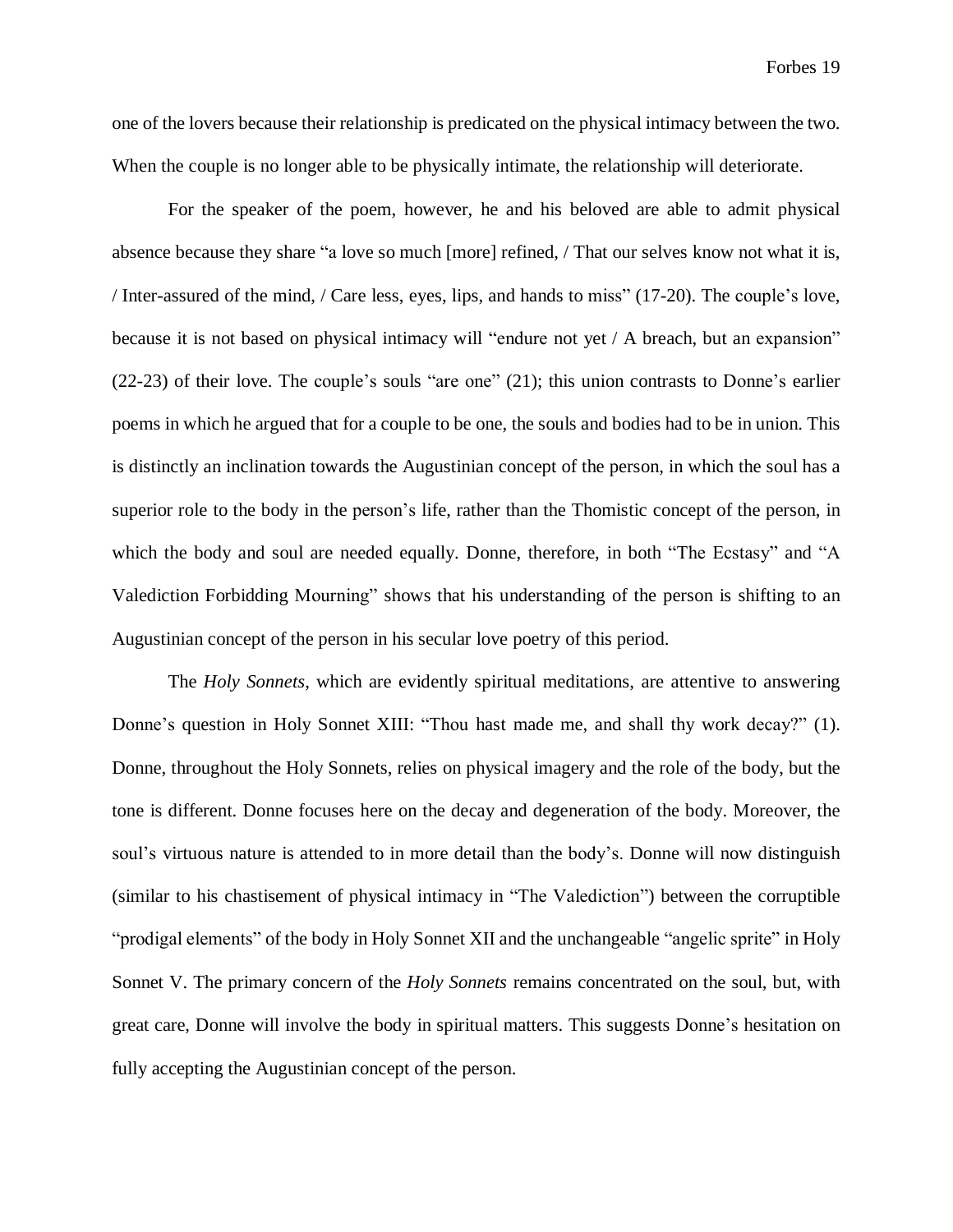Holy Sonnet VI is a meditation on the moment of death when the body and soul separate; the soul ascends to heaven and the body remains with the earth. Throughout the poem, Donne is trying to wrestle the body into a spiritual experience. Donne's mediation is on the soul's ascension to Heaven, which should be understood as such a rapturous moment, that you are only concerned with God and yourself (i.e., you are your soul in this moment). But Donne can't dismiss his body even when he is contemplating when his "ever-waking part shall see that face," (7) Donne immediately returns to the physical imagery of experience shaking his "every joint" (8). Moreover, when Donne attempts again to turn the meditation to the physical: "Then, as my soul to heaven her first seat takes flight," (9), Donne is still preoccupied with his "earth-born body [which] in the earth shall dwell" (10).

The tension between abandoning the body and allowing the soul to ascend to heaven is an excruciating separation for the Thomist; Donne shares in this pain with the Thomist here throughout the poem, however, he concludes in a conciliatory valediction: "For thus I leave, the world, the flesh, the devil" (14). The succinctness of this last line indicates a confidence in Donne's ability to leave the world behind, and allow the soul to ascend to Heaven. So, in this poem, Donne struggles with the separation of the body and soul—just as a Thomist does—but concludes with a brief farewell to the body—just as an Augustinian does. In Holy Sonnet VI, then, Donne is predominately preoccupied with the body and spiritual experience, but concedes to the soul's superiority over the body in the closing line; he shifts from a Thomistic concept of the person to an Augustinian concept of the person in this poem alone.

The uneasiness and lack of willingness to allow the soul to ascend throughout Holy Sonnet VI is starkly contrasted to Holy Sonnet X's defiance towards death through embracing the experience of death itself. Donne does not lament the separation of body and soul; the bones, rather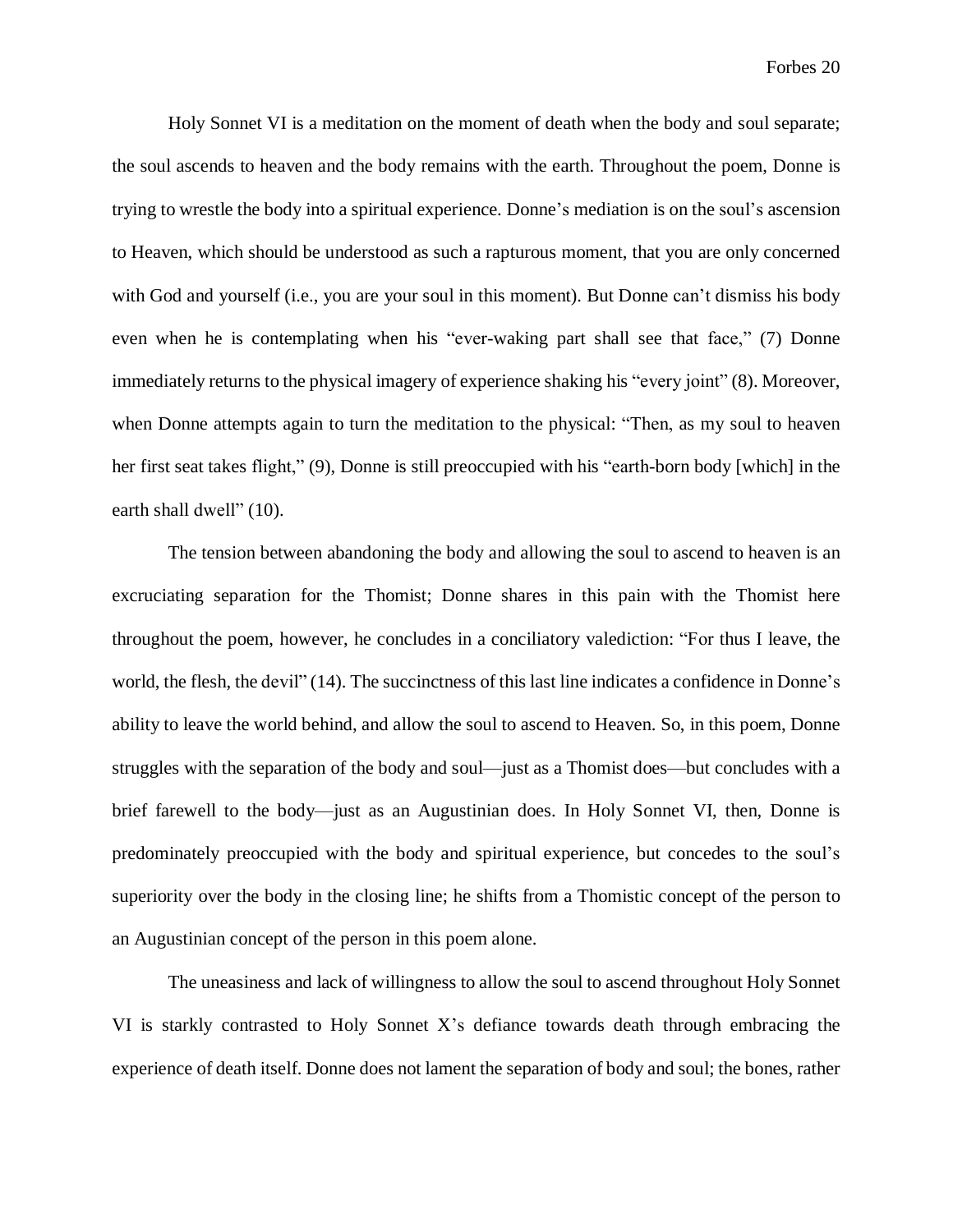are at rest, while the soul is delivered to its Maker. Death, here, is not "gluttonous" (VI.5), but is even more gracious and peaceful than sleep is; when death passes, he will live eternally with God. Death, paradoxically, is not the enemy then for disjoining the natural union of body and soul, but the means for eternal joy. The tone throughout Holy Sonnet X is far more confident and accepting of death than is present in Holy Sonnet VI. The embracement of death then reveals Donne's shift towards the Augustinian concept of the person, because Donne is no longer preoccupied with his body to the extent seen in Holy Sonnet VI.

The incompatibility of the Thomsitic and Augustinian theories of the person is of great disappointment for Donne. He is unable to reconcile the theories with one another, similar to his inability to reconcile the Catholic faith with the Anglican faith. As a result, Donne is forced into choosing a single theory, or else continue living with a dichotomous and incompatible theory of the person. Moving into the later period we see Donne accepting one theory of the person: the Augustinian one, the broadly Anglican one. This acceptance and endorsement is seen in both his prose *Devotions Upon Emergent Occasions* as well as his sermons.

### **Writings of the Late Period (1621-to death):**

The later period of Donne's life is absent of the secular love poetry, and almost of poetry entirely, as he shifts into writing sermons and prose texts. At this time, Donne is given the position as Dean of St. Paul's Cathedral in London by King James, and delivers countless sermons there. Also during this period, Donne wrote *Devotions Upon Emergent Occasions* in the wake of a serious relapsing fever (*fretum febris*) from which he believed he would die. He did not die from this fever, he lived eight more years, but from this sickness, Donne produced a text that paradoxically celebrates life while contemplating death. Throughout the twenty-three meditations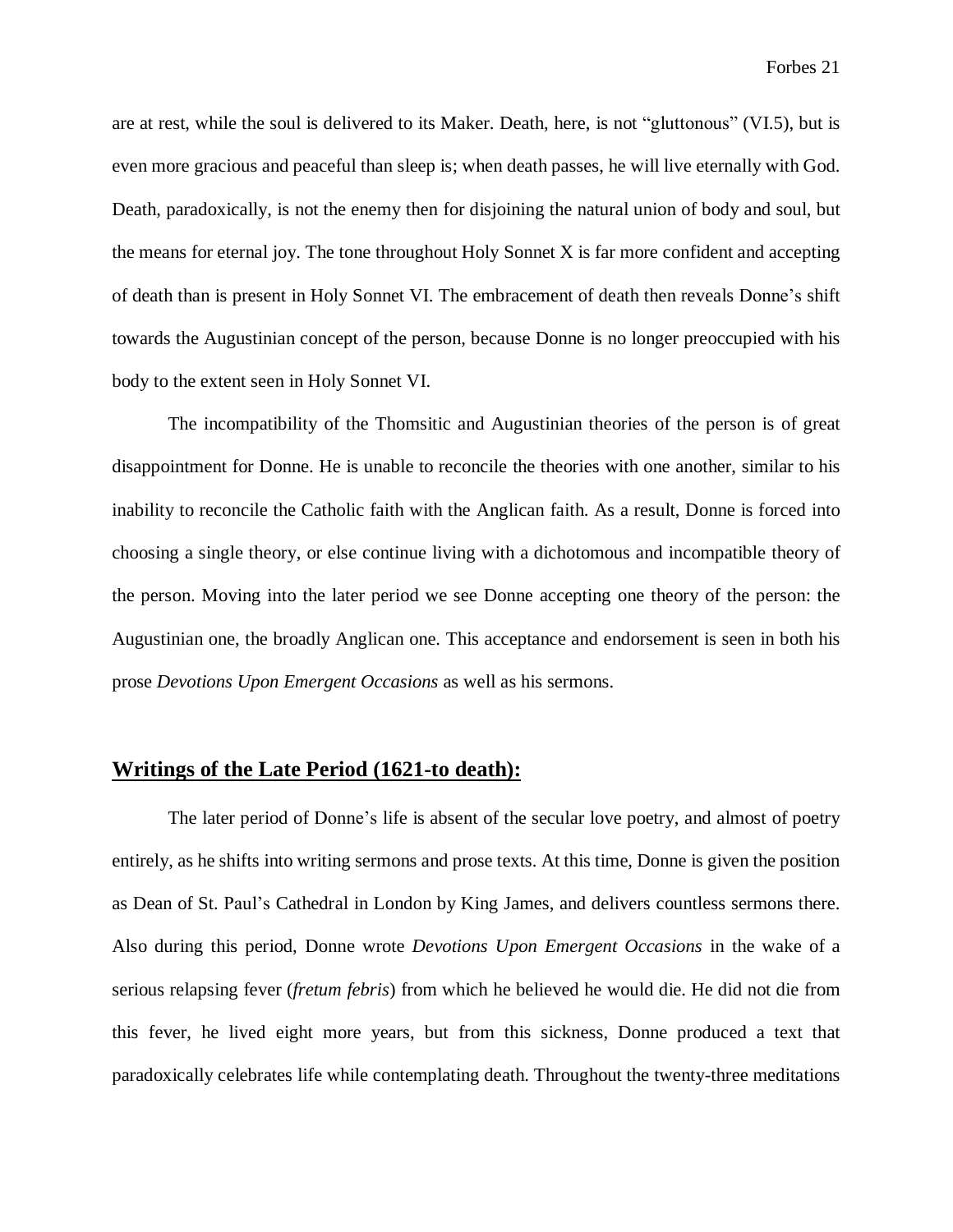Donne relies upon physical imagery and language to explain spiritual events. The physical language, however, is imbued with an outspoken Protestant theology on the relationship between body and soul seen in *The Second Anniversarie*: the body is a prison for the soul. So, Donne will use a physicalist's vocabulary, like in his early and middle writings, but the emphasis is clearly on the soul, like in the Augustinian concept of the person.

Meditation XVIII is representative of Donne's Augustinian understanding. Donne is extremely direct in the rejection of the Aristotelian/Thomistic concept of the person. While Donne meditates on the nature of the soul's going out of the body at death, he becomes increasingly dismissive to the "poor" and "wretched" body that was only a mere passive house for the soul until the soul's glorious ascension, which is the focus of the meditation. Donne is not shy in his brief dismissal of these theories which is seen in the following passage:

If I were to ask mere philosophers what the soul is, I shall find amongst them that will tell me, it is nothing but the temperament and harmony, and just and equal composition of the elements in the body, which produces all those faculties which we ascribe to the soul; and so in itself is nothing, no separable substance that overlies the body…But if my soul were no more than the soul of a beast, I could not think so; that soul that can reflect upon itself, consider itself, is more than so" (*Devotions Upon Emergent Occasions* 108).

With this passage Donne is accepting that the Thomistic concept of the person he employed readily in his earlier poetry falls short—the soul is more than he previously believed it was. That is the Augustinian thought, that the soul is more than its body. Moreover, in the lines following Donne directly mentions St Augustine: "St. Augustine studied the nature of the soul, as much as anything, but the salvation of the soul… [and] he satisfies himself with this: 'Let the departure of my soul to salvation be evident to my faith, and I care the less how dark the entrance of my soul into my body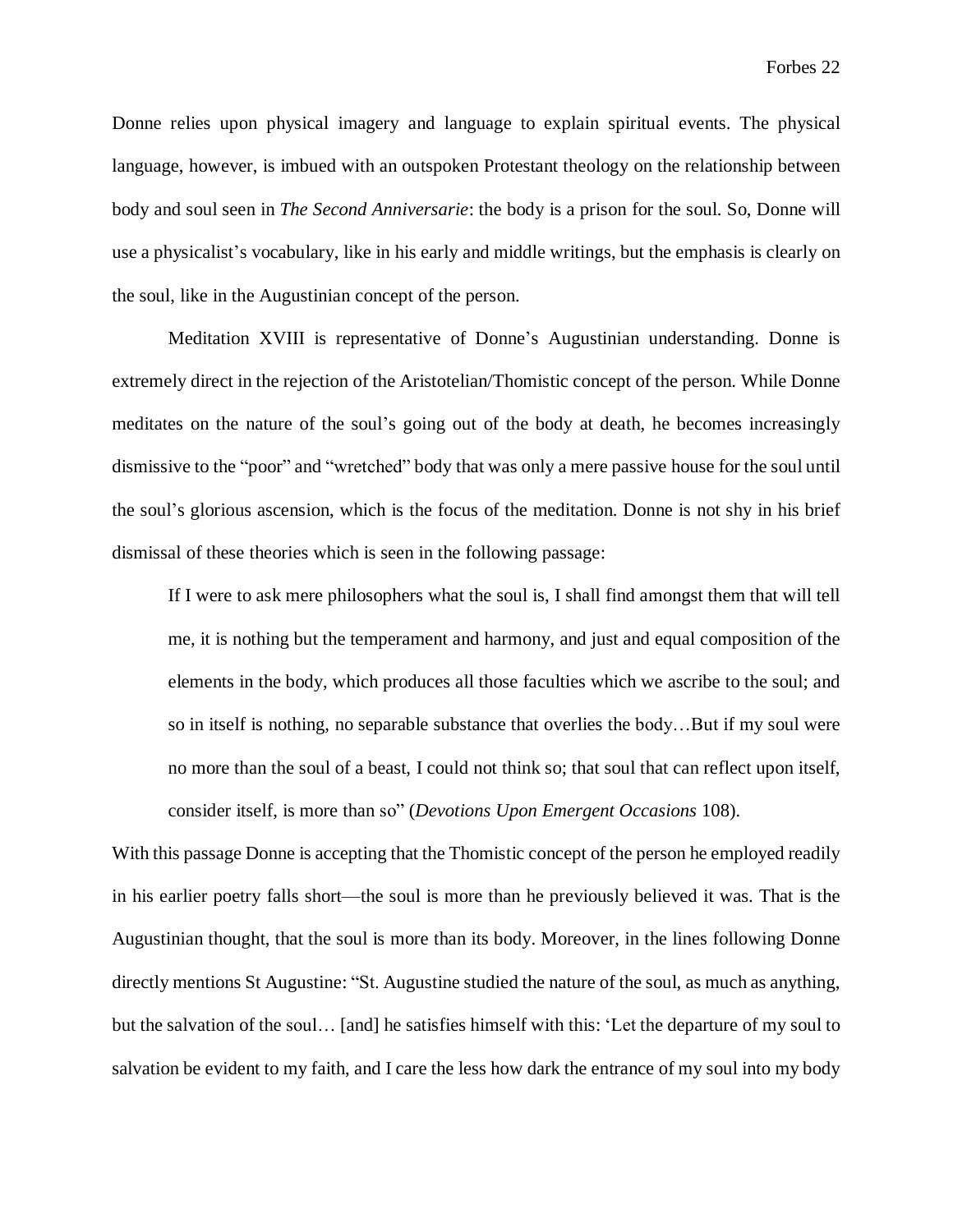be to my reason.' It is the going out, more so than the coming in, that concerns us" (345). Donne in his meditations in *Devotions* is concerned with the "going out" of the soul in the Meditations, a concern held by Augustinians.

Donne, in the *Devotions,* embraces concepts such as unity in Meditation XVII, a concept Augustine, among other ancient and medieval thinkers wrote on. Donne there argues that "all making is of one author, and is one volume; when one man dies, one chapter is not torn out of the book, but translated into a better language; and every chapter must be so translated" (344). Augustine argues that unity is an essential to life—here Donne endorses a further Augustinian idea, revealing the shift in his intellect.

In one of Donne's last poems, he creates a hymn to God in his sickness, in which Donne's tone is apathetic and passive towards the body. This tone is taken because he is now hopeful for joining God in heaven and the resurrection thereafter, not concerned with the state of the body posthumously. Donne provides the image of physicians examining his body in his sickness, while he "lie/Flat on this bed" (7-8). Donne's passivity towards the body comes in the following stanza, in which he finds joy in that the "*fretum febris*" (10) he will get to "see his west" (11) a symbolic reference to the sunset of his life. The fever, as Donne understands, will deliver him to God, so "What shall [his] west hurt [him]?" (13). Donne embraces his inevitable death because he recognizes that his soul will be united with God. He is no longer concerned about the body, but only in ascending to the Kingdom of God—a distinctly different tone from both the early and middle periods.

In the Devotions and the religious poems, Donne welcomes the Augustinian concept of the person now, and in so doing has accepted a Protestant theology over a Catholic one. This acceptance of the Augustinian concept of the person is seen elsewhere as well, in his sermons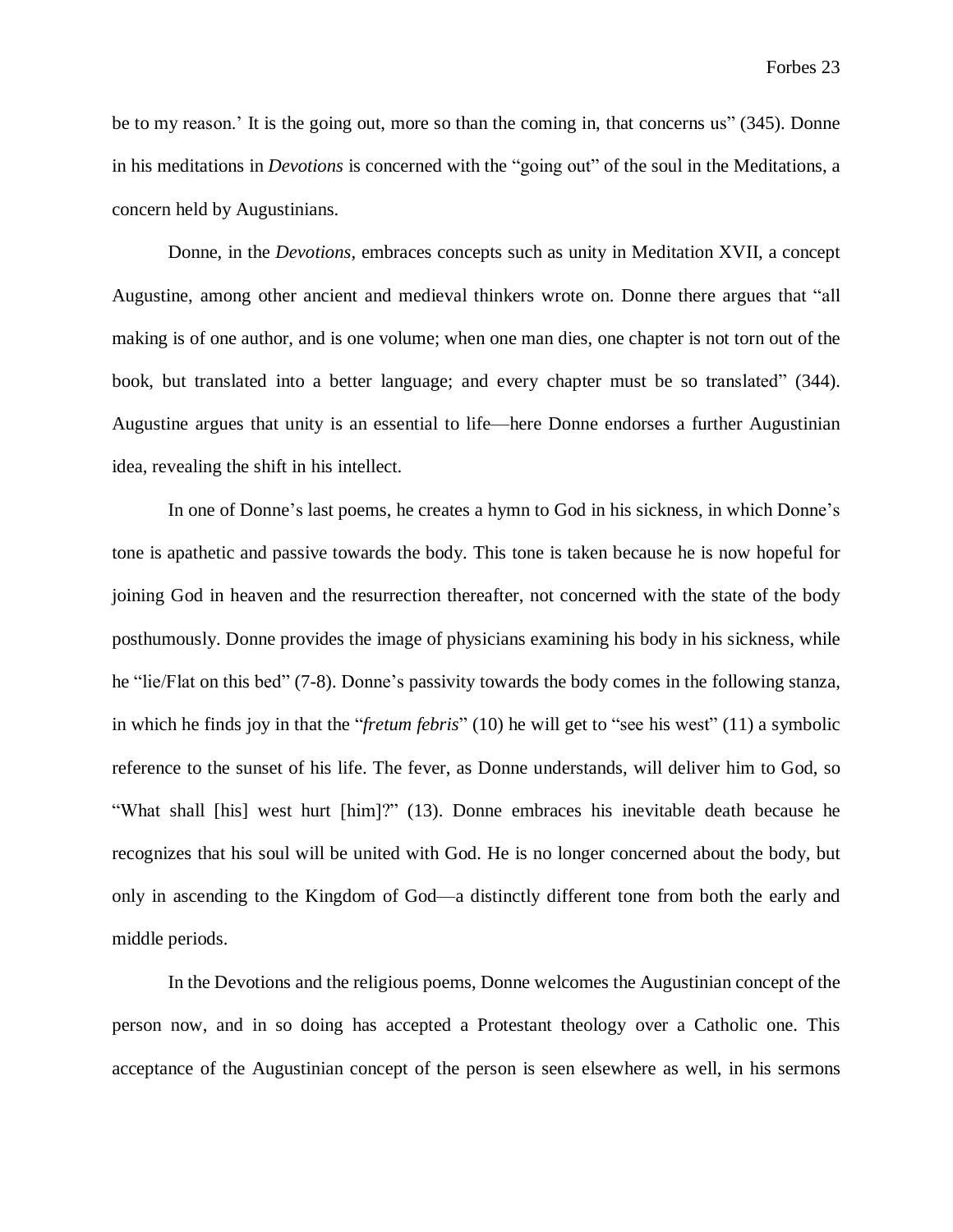especially; Donne is distinct and clear in his categorizing of the body and soul's roles in his sermons.

Unlike in Holy Sonnet VI, when Donne discusses the separation of soul from body, he is not emphatic in his contemplation on the body and soul's separateness; rather, he becomes contemplative on the soul's glorious ascension and brief in his reference to the body's return to ashes. Donne is rarely grieving the body's return to dust, while the soul is consumed beautifully in the Divine. In his sermon preached on Easter Day 1627, Donne preaches that "when [the soul] departs the body" we know little "whether [the soul] must pass locally, through moon, and sun, and firmament, or whether that soul find new light in the same room, and be not carried into any other, but that the glory of heaven be diffused over all" (379). Donne emphasizes the soul's own role in the person's death, only mentioning the body briefly to introduce the moment he is thinking of. This reveals a shift in Donne's own thinking from his earlier writings, where the body and soul were central to all experiences; now, the soul is the center to all experiences.

In the same sermon Donne explains how a person will have a "better resurrection" than others. A martyr, for Donne, can have many degrees, and even the smallest act of martyrdom, such as a "war maintained by us, against our own desires, is a martyrdom" and this is "to suffer for his glory, [bringing] us to a *Better resurrection*" (379). Moreover, to suffer cheerfully and even thankfully, will bring us to a "Better resurrection" still. The martyrdoms that Donne argues will bring usto a better resurrection, are the denials and death of the physical body, be it of the amorous, ambitious, covetous, or voluptuous kind, we are brought to a better resurrection because of the body's denial for the soul's sanctification. Donne parallels Augustine here by distinguishing the body's inferiority to the soul's superior nature.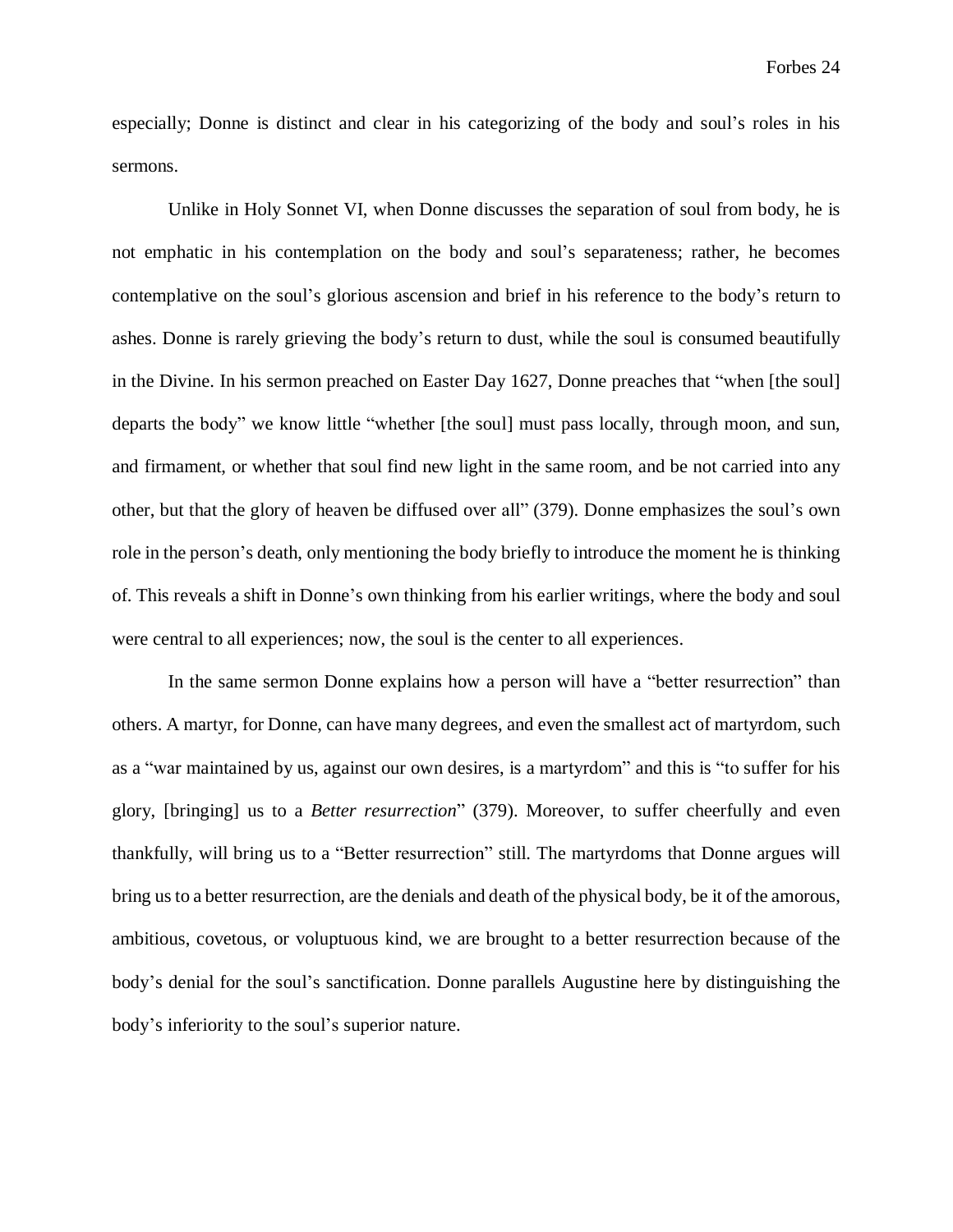Donne's interest with the soul more than the body is consistent in his later period. We see Donne in his sermon preached before King Charles I in April of 1629, preaching about all of creation and referencing specifically the way creation of the soul is different from the creation of all else, including the creation of the body. The soul is made of nothing, *ex nihilo*, while the other creatures "are made of that pre-existent matter, which God had made before, so were our bodies too; But our souls of nothing" (392). The soul being made out of nothing is to have no other parent beside God "no other element but the breath of God, no other instrument but the purpose of God" (Donne 392). The soul is the image of God, and that image is born when the soul is made of nothing.

Donne is separating the nature of the body and soul even further in this passage than in his Easter sermon in 1627. He emphasizes strongly the superiority of the soul over its material body, a distinction and tone which Augustine uses readily. Donne provides an explication of what his body will be after death, emphasizing the distinct inferior nature of the body prior to discussing a "Better Resurrection":

When I consider what I was in my parents' loins (a substance unworthy of a word, unworthy of a thought) when I consider what I am now, (a volume of diseases bound up together, a dry cinder, if I look for natural, for radical moisture, and yet a sponge, a bottle of overflowing rheums, if I consider accidental; an aged child, a grey headed infant, and but the ghost of mine own youth) When I consider what I shall be at last, at the hand of death, in my own grave . . . [I] shall be all insipid, tasteless, savories dust; for a while, all worms, and after a while, not so much worms, sordid, senseless, nameless dust." (379)

Donne explains succinctly the general timeline of bodily life: loins of the parents to man to postdeath. The language used by Donne conveys a negative and degrading tone towards the state of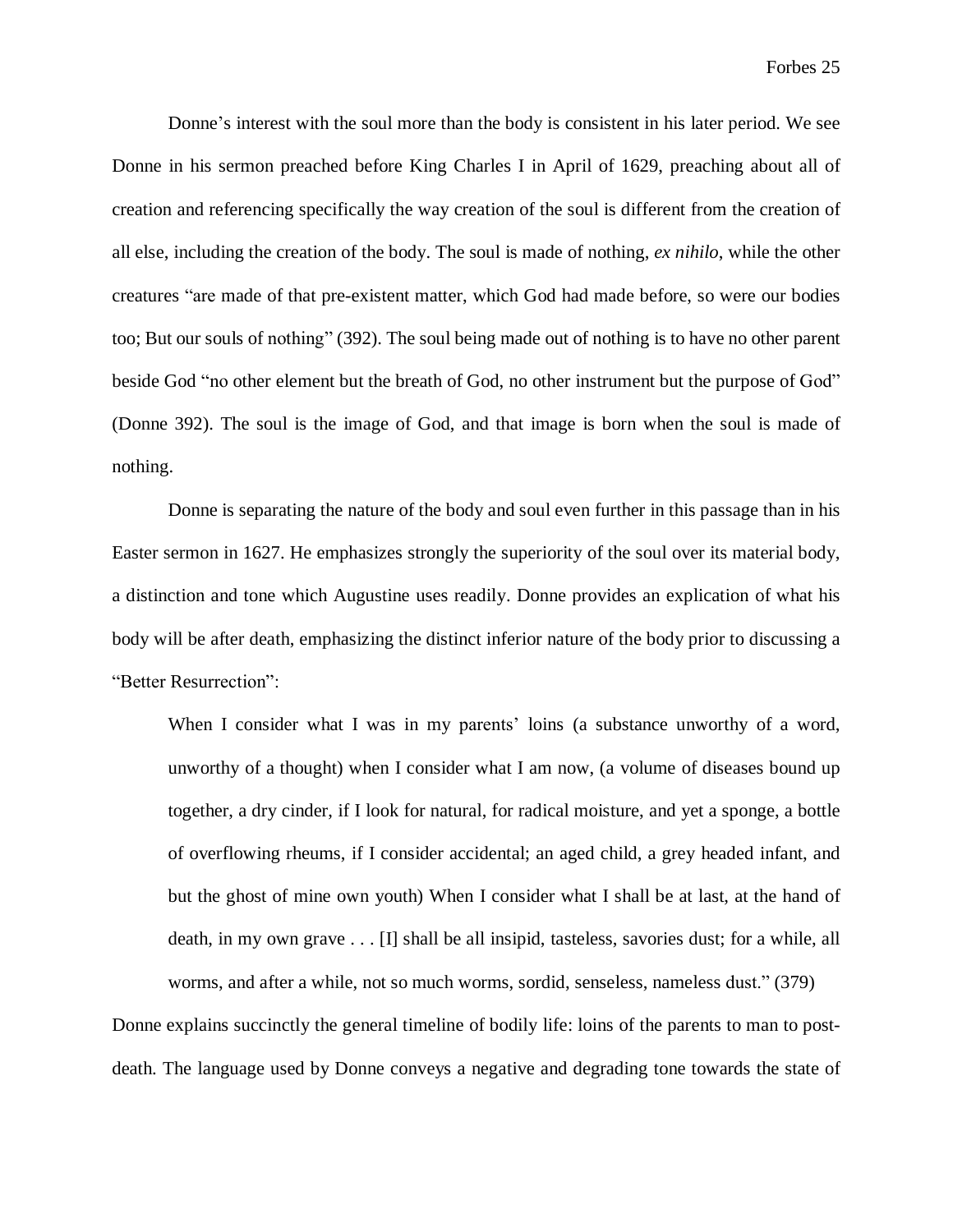the body in the "past, present, and future" (379). Donne explains, he is able to do this with the body, but what he is not able to do is expand upon the glory that God will give to the body, which, for Donne, he is "not able to express, not able to conceive" (379), but only be mystified.

This echoes Augustine when he himself writes of the Resurrection of the body. Augustine, using a similar tone to Donne, emphasizes the body's natural state: "[the man's] own flesh . . . which he lost by famine, shall be restored to him by Him who can recover even what was evaporated" (Augustine 190). Augustine then, like Donne, explains that only God knows how the resurrection of the body will come about: "And though [the body] had been absolutely annihilated, so that no part of its substance remained in any secret spot of nature, the Almighty could restore it by such means as He saw fit" (Augustine 191). Donne follows Augustine in both the degradation of the body in its past, present, and future as well as explaining the inexplicable nature of how God will restore the body in the Resurrection.

Further in this sermon, Donne shifts his focus to the present state of the body. Donne argues that every deprivation of the body "maintained by us, against our own desires, is a martyrdom" (380). Moreover, being a martyr to our own flesh is understood by Donne as a glorifying act. Donne maintains that denying the flesh through depriving the body, will strengthen the soul's will. This is the similar tone present in his *Devotions* and other poems, like Holy Sonnet X.

Even though Donne still relies heavily on physicalist vocabulary and imagery to explain spiritual experiences and matters, the subject matter and emphasis remains focused on the soul rather than the union of body and soul in these sermons. In the sermon preached before King Charles I on 12 February, 1629, Donne employs the physicalist vocabulary of heart along with different verbs to explain the spiritual molding and melting of the soul by the fiery power of God's Spirit. I have italicized the words which are the physicalist's vocabulary: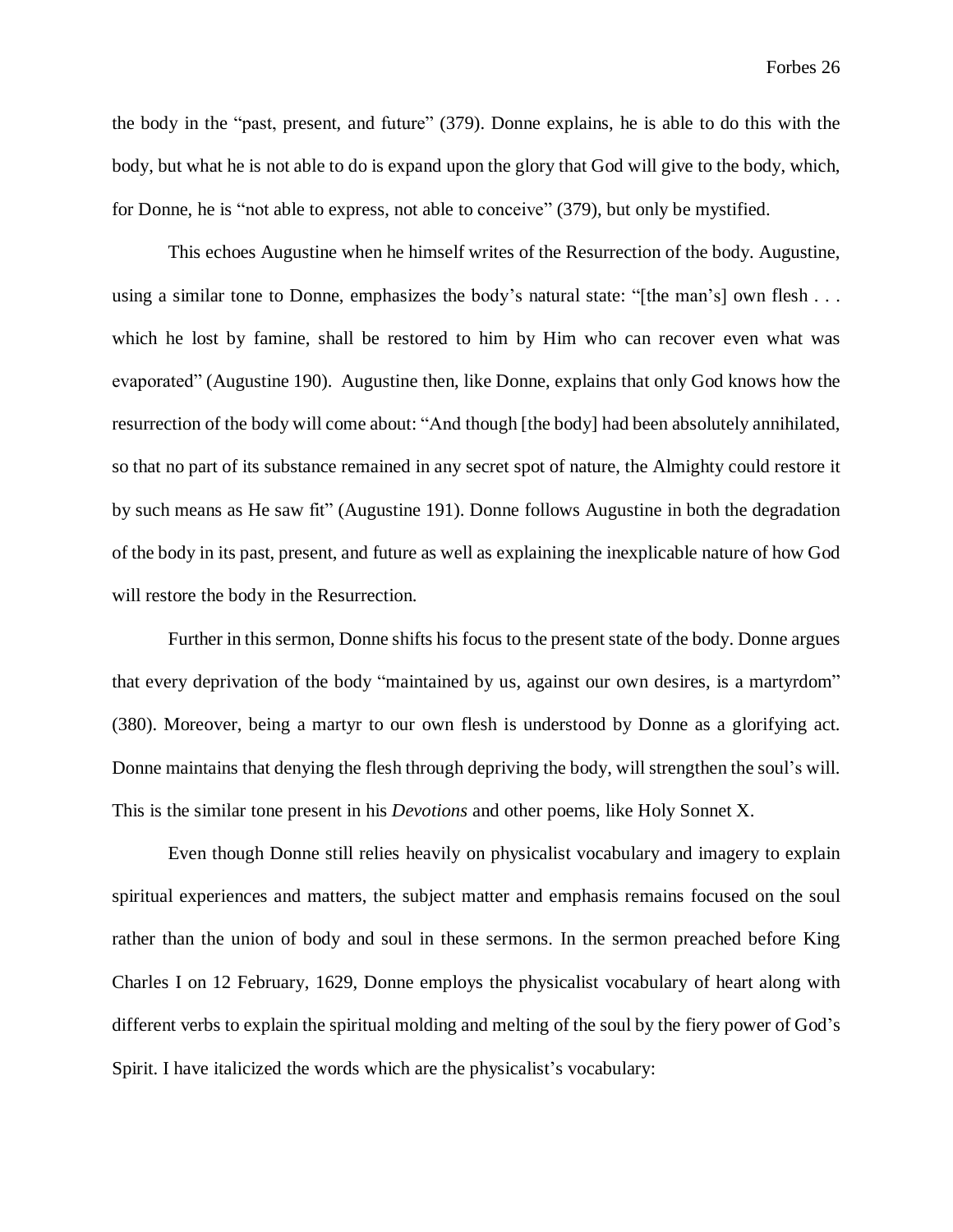Forbes 27

…there is a *liquefaction*, a *melting*, a *pouring* out of the heart…And when upon the consideration of God's miraculous judgements and mercies, I come to such a *melting* and *pouring out* of my heart, that there be no spirit, that is, none of mine own spirit left in me; when I have so exhausted, so *evacuated* myself, that is, all confidence in myself, that I come into the hands of my God, as *pliably*, as *ductilely*…this is a blessed nullification of the heart, a glorious *annihilation of the heart*."(399)

Donne argues that there must be an emptying, which implies a physical experience and/or nature, but what must be remembered is that in the above passage Donne is strictly referring to his spirit, as indicated by Donne himself. Therefore, Donne is emphasizing the soul more so than the body, which is parallel with the Augustinian theory. Donne accepts the Augustinian theory of the person, and elaborates and explains the theory electrically and insightfully.

#### **Conclusion:**

Donne was a highly intellectual man who transferred his allegiance to Anglicanism from Roman Catholicism. The decision to convert was not easy; the decision, rather, involved Donne's emotions, spiritual life, and intellectual alliances. With the move came new philosophies and theologies he would have to accept, including who and what he thought the person was. In his writings we are able to see Donne shift his allegiance on an intellectual level concerning the nature of the person. Donne shifts from focusing on the importance of the union of the body and the soul, to emphasizing the soul's superiority and the deprivation of the body. The Thomisitic concept of the person emphasizes the union of the body and soul; the body is as important to the person as the soul is. The Augustinian concept of the person, in a different tone, emphasizes that the soul is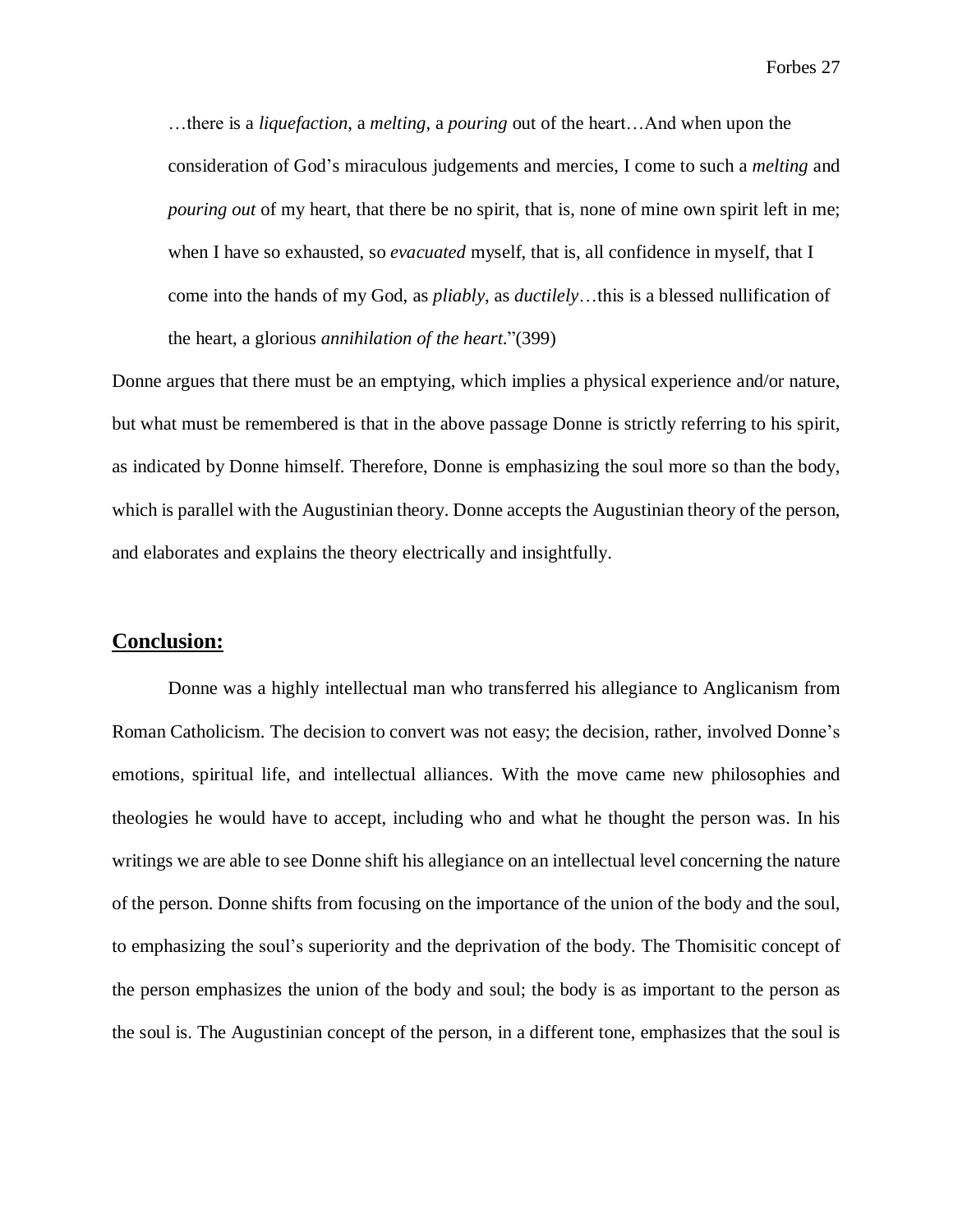more important in the union of the body and soul for the person. Donne shifts from the Thomistic to the Augustinian concept of the person.

The writings of the early period are predominately secular love poems, in which Donne relies consistently on the Thomistic concept of the person to argue for the significance of the body in relationships with women. The writings of the middle period reveal a subtle shift in Donne's thoughts concerning the person. Donne wrote not only secular love poetry, but also religious poetry during this period, and in both he wavers between the Thomistic and Augustinian concept of the person. The writings of the later period, however, reveal that Donne ultimately aligns his views regarding the person with the Augustinian concept, which is also the concept of his Anglican religion. Thus, Donne shifts from a Catholic and an Anglican concept of the person.

Recognizing this shift allows for readers to understand Donne not as two separate people with drastically different beliefs, but a single person who evolves in his own understandings in life. Moreover, Donne was not haphazard in his thoughts concerning the person, but intentional and thoughtful. Donne, therefore, is intentional in his development of the concept of the person and this is representative of conversion from Roman Catholicism to Anglicanism.